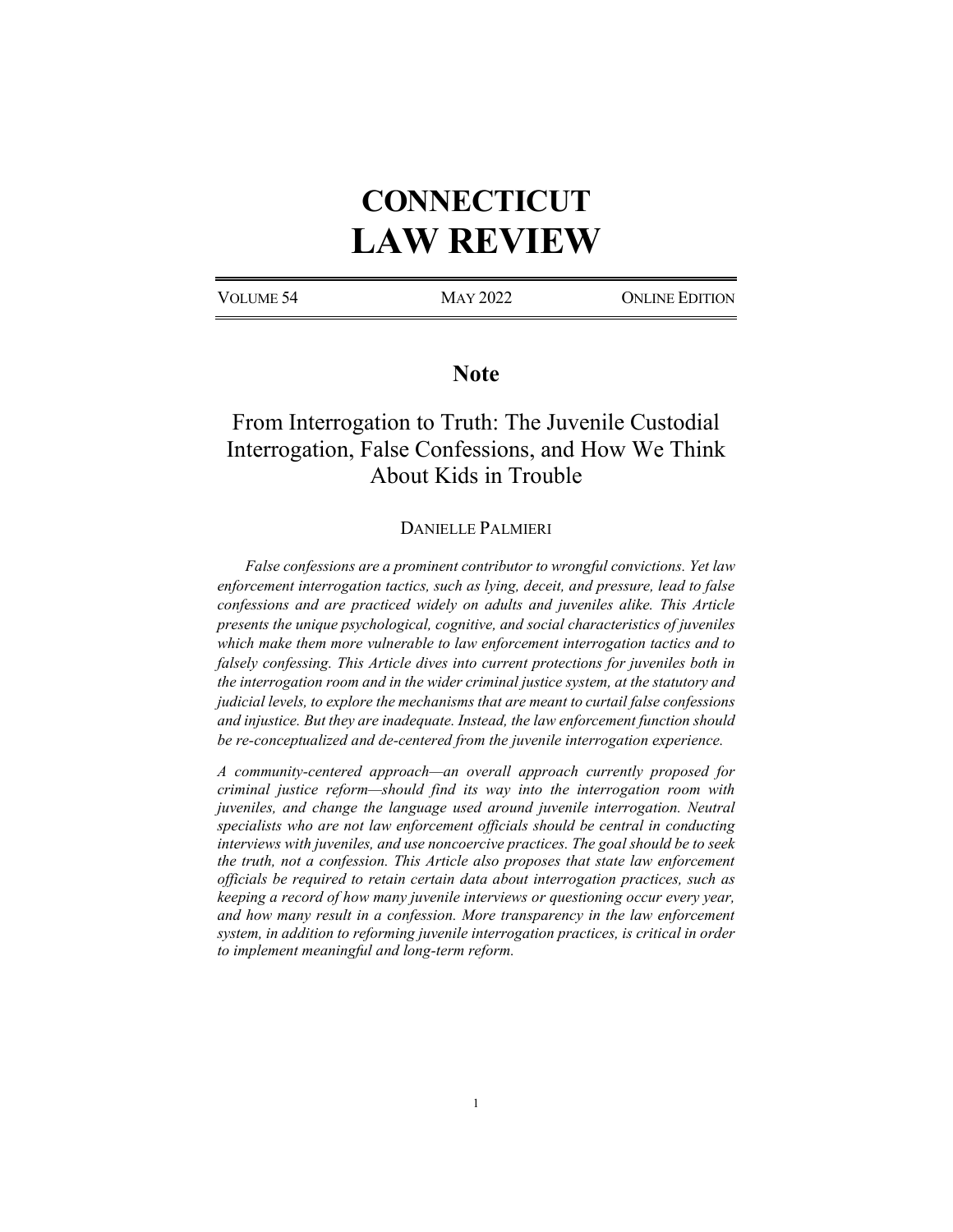# **NOTE CONTENTS**

| CRITICAL PSYCHOLOGICAL AND BEHAVIORAL DIFFERENCES<br>$\mathbf{I}$ |  |
|-------------------------------------------------------------------|--|
| $\mathsf{A}$ .<br>$\mathbf{B}$ .                                  |  |
| JUVENILE INTERROGATIONS AND BEYOND  12<br>$\Pi$                   |  |
|                                                                   |  |
| $\mathsf{A}$ .<br>$\mathbf{B}$ .<br>$\mathcal{C}$ .               |  |
|                                                                   |  |
|                                                                   |  |

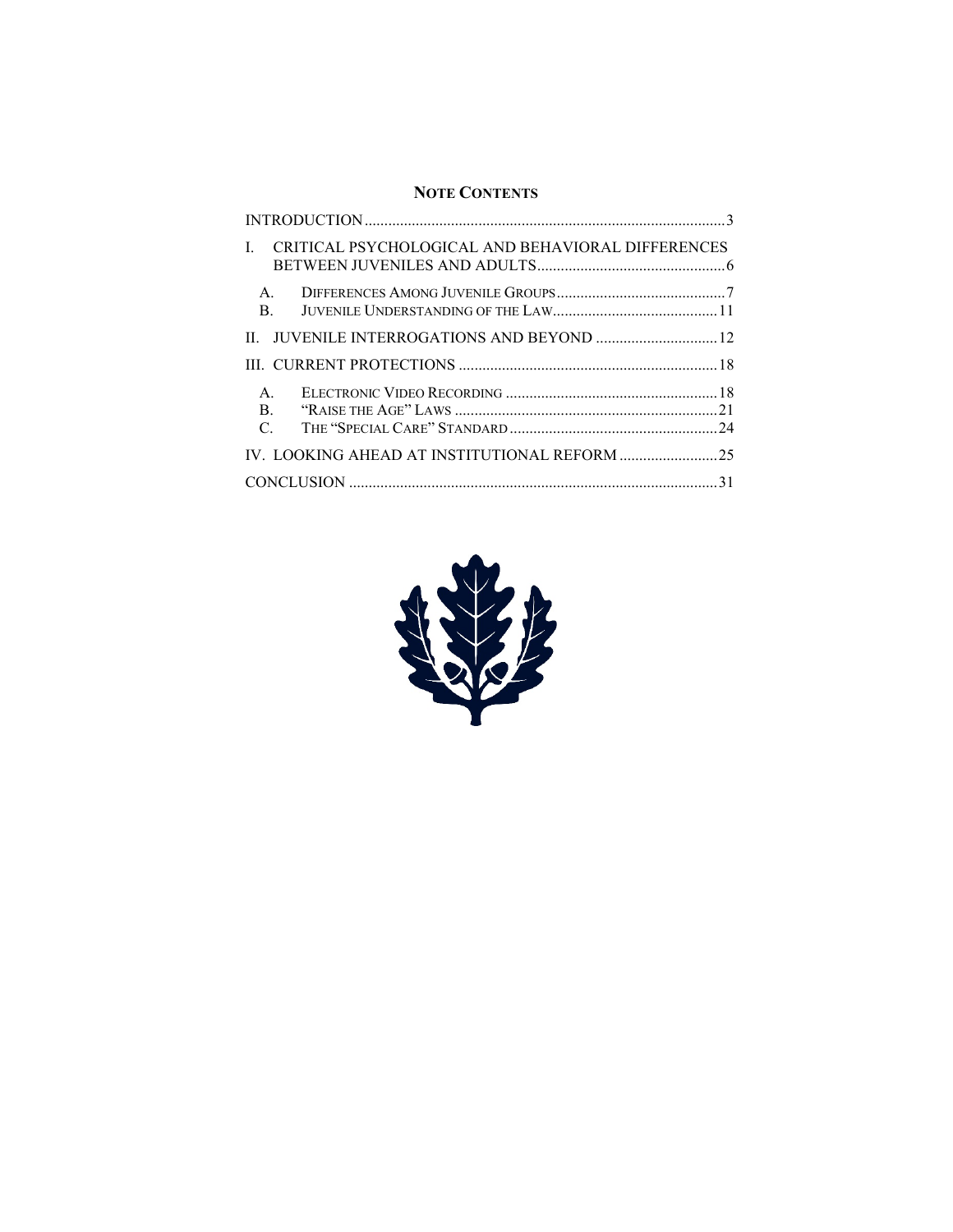# From Interrogation to Truth: The Juvenile Custodial Interrogation, False Confessions, and How We Think About Kids in Trouble

DANIELLE PALMIERI [\\*](#page-2-1)

### <span id="page-2-0"></span>**INTRODUCTION**

Coerced false confessions are unsettling and force individuals to wonder at what cost justice is sought. In Chicago in 1998, Romarr Gipson and Elijah Henderson were arrested for the murder of Ryan Harris, an eleven-year-old girl.<sup>[1](#page-2-2)</sup> One summer afternoon, Ryan set out on her bike to ride to a store and disappeared soon after.<sup>[2](#page-2-3)</sup> Her body was found among weeds a day later, her underwear shoved down her throat and a folded leaf in each nostril.<sup>[3](#page-2-4)</sup> Elijah and Romarr were part of the group who gathered around Ryan's body when it was discovered and were only two of more than fifty other children and adults who gathered around to observe the tragedy.<sup>[4](#page-2-5)</sup> Weeks later, law enforcement directed its attention to the two boys after learning that Elijah was part of a group of boys that had previously thrown rocks at Ryan.[5](#page-2-6) After receiving an anonymous tip, law enforcement interrogated both boys separately and alone for hours.<sup>[6](#page-2-7)</sup> Law enforcement extracted or constructed details and information that they considered confessions; both boys were charged with murder.<sup>[7](#page-2-8)</sup> Elijah

<span id="page-2-1"></span> <sup>\*</sup> University of Connecticut School of Law, J.D. 2022; Connecticut College, B.A. 2015. Thank you to all those who have nurtured my love of learning and writing, and a special thank you to those who have been gracious in giving their time and advice throughout my writing this Article.

<span id="page-2-4"></span><span id="page-2-3"></span><span id="page-2-2"></span><sup>1</sup> Alex Kotlowitz, *The Unprotected*, NEW YORKER (Feb. 8, 1999), https://www.newyorker.com/m agazine/1999/02/08/the-unprotected. 2 *Id.*

<sup>3</sup> *Id.*

<sup>4</sup> *Id.*

<sup>5</sup> *Id.*

<span id="page-2-7"></span><span id="page-2-6"></span><span id="page-2-5"></span><sup>&</sup>lt;sup>6</sup> *Id.* Law enforcement garnered permission from the boys' guardians to interrogate them alone and separately, with Romarr's interrogation lasting more than three and a half hours. Illinois state law now mandates that a parent or youth investigator be present when a child is interrogated and read the *Miranda*  warnings. 705 ILL. COMP. STAT. 405/5-401.5 (a-5) (2021).

<span id="page-2-8"></span><sup>7</sup> Kotlowitz, *supra* note [1.](#page-2-0) In law enforcement's construction of Romarr and Elijah's crime, the boys also sexually molested Ryan and suffocated her own underwear. Pam Belluck, *Chicago Boys, 7 and 8, Charged in the Brutal Killing of a Girl*, *11*, N.Y. TIMES (Aug. 11, 1998), https://www.nytimes.com/1998/08/11/us/chicago-boys-7-and-8-charged-in-the-brutal-killing-of-a-girl-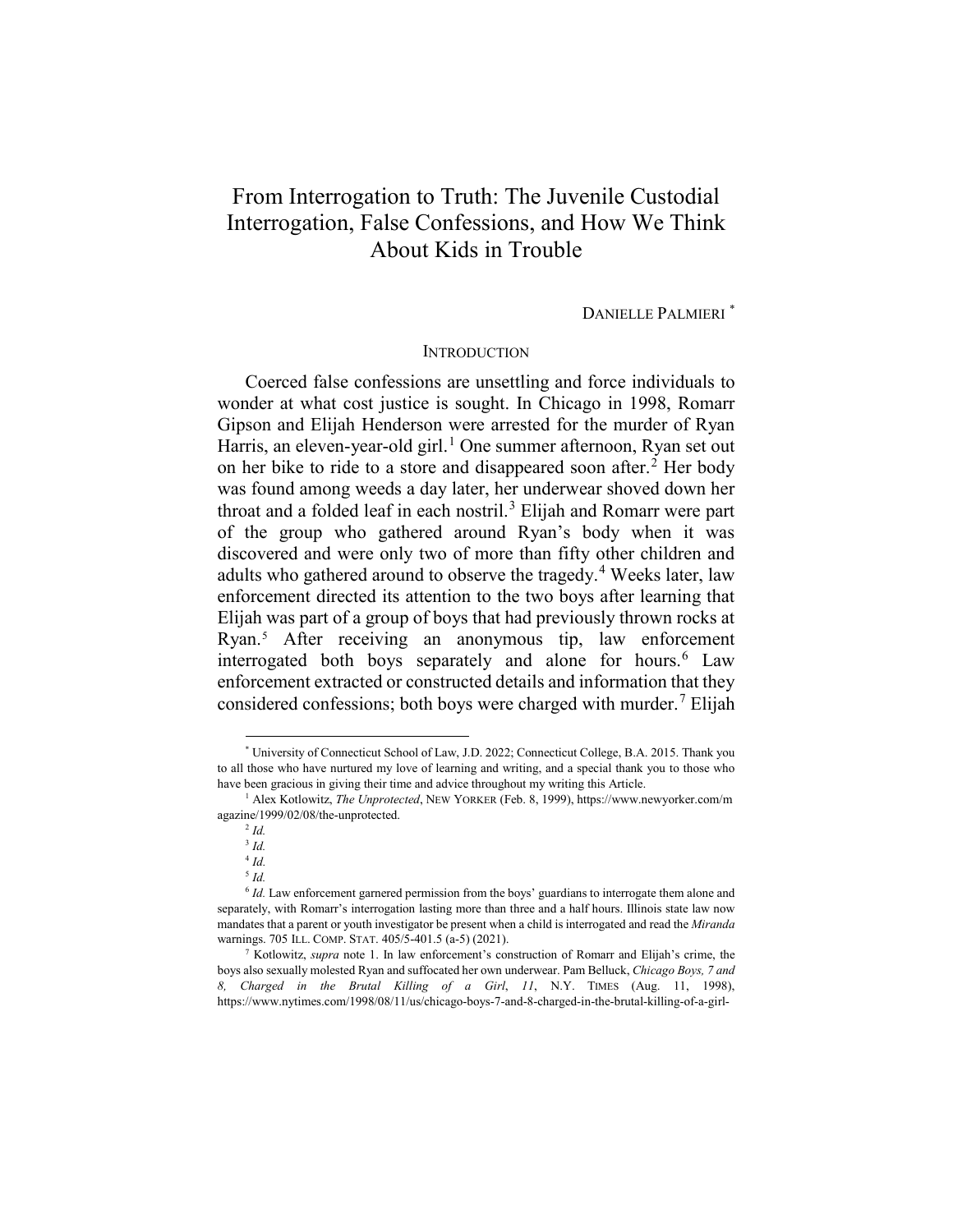was eight years old and Romarr was seven years old.<sup>[8](#page-3-0)</sup> The charges against the boys were dropped months later, and over seven years later, a local serial rapist pled guilty to the rape and murder of Ryan while in prison.<sup>[9](#page-3-1)</sup> While Romarr and Elijah's story is unique in terms of age,  $10$  it is representative of the prevalence<sup>[11](#page-3-3)</sup> of coerced false confessions among juveniles. $12$ 

<span id="page-3-8"></span><span id="page-3-7"></span>Every day, courtrooms and juries rely on confessions<sup>[13](#page-3-5)</sup> to convict criminal defendants—at times, more than any other piece of evidence.<sup>[14](#page-3-6)</sup> There are times when a confession is presented to a prosecutor, judge, or jury and has the hallmarks of being coerced or

 <sup>11.</sup>html. But it is virtually unknown what really happened during the boys' interrogations, since they were not recorded. It is noted that Elijah changed his account once a detective told him what Romarr "admitted" to. Further, despite the inconsistencies between the severity of Ryan's injuries and the "rockthrowing" incident, the boys were charged. 8 Romarr and Elijah are the youngest defendants charged with murder in U.S. history. Carlos

<span id="page-3-0"></span>Sadovi, Killer of Ryan Harris Left a Trail of Violence, CHI. TRIB. (Apr. 16, 2006), https://www.chicagotribune.com/news/ct-xpm-2006-04-16-0604160456-story.html. 9 Floyd Durr, when he pled guilty to Ryan's murder, was serving 125 years in prison for sexually

<span id="page-3-1"></span>assaulting several girls. The same year he raped and murdered Ryan, Durr was convicted of raping another eleven-year-old girl not far from where Ryan was found. Ultimately, DNA from the crime scene led to Durr's murder charge and guilty plea. *Id.* This, however, came late: DNA evidence linked Durr to the crime at the same time that the boys were arrested for Ryan's murder, even though Durr was not charged until years later. Kotlowitz, *supra* note [1.](#page-2-0)

<span id="page-3-2"></span> $10$  The reason why teenagers are more frequently interrogated for crimes than younger juveniles is likely because teenagers are typically seen as having a larger propensity to break the rules or be more violent, which can lead to breaking the law. Also, there was a spike in juvenile crime in the late twentieth century, which could have had a larger effect on the prevalence of juvenile custodial interrogations. Donald L. Beschle, *Juvenile Justice Counterrevolution: Responding to Cognitive Dissonance in the Law's View of the Decision-Making Capacity of Minors*, 48 EMORY L.J. 65, 75, 99–100 (1999).

<span id="page-3-3"></span><sup>&</sup>lt;sup>11</sup> "38% of the exonerations of crimes allegedly committed by youth involved false confessions." *Why Are Youth Susceptible to False Confessions?*, INNOCENCE PROJECT (Oct. 16, 2015), https://innocenceproject.org/why-are-youth-susceptible-to-false-confessions/.

<span id="page-3-4"></span> $12$  A "juvenile" is "[s]omeone who has not reached the age (usu. 18) at which one should be treated as an adult by the criminal-justice system; minor." *Juvenile*, BLACK'S LAW DICTIONARY (5th ed. 2016).

<span id="page-3-5"></span><sup>&</sup>lt;sup>13</sup> A "confession" is "[a] criminal suspect's oral or written acknowledgement of guilt, often including details about the crime," and there are over fifteen examples of the different types of confessions. *Confession*, BLACK'S LAW DICTIONARY (5th ed. 2016).

<span id="page-3-6"></span><sup>&</sup>lt;sup>14</sup> Eighty percent of crimes are solved with a confession, and a defendant is rarely granted an acquittal at trial if a confession is admitted into evidence. Howard B. Terrel & William Logan, *The "False Confession": Manipulative Interrogation of the Mentally Disordered Criminal Suspect*, 13 AM. J. FORENSIC PSYCHIATRY 29, 29 (1992). But more than that, juries have trouble distinguishing between true and false confessions. Further, people generally have trouble distinguishing between truth and deception. Saul M. Kassin, Christian A. Meissner & Rebecca J. Norwick, "*I'd Know a False Confession if I Saw One": A Comparative Study of College Students and Police Investigators*, 29 LAW & HUM. BEHAV. 211, 212 (2005). Finally, most people believe that an innocent individual would not falsely confess to a crime unless "physically tortured or mentally ill," because they do not fully know or understand both what happens during custodial interrogations and that people can act against their own self-interest. Richard A. Leo, *False Confessions: Causes, Consequences, and Implications*, 37 J. AM. ACAD. PSYCHIATRY L. 332, 333 (2009).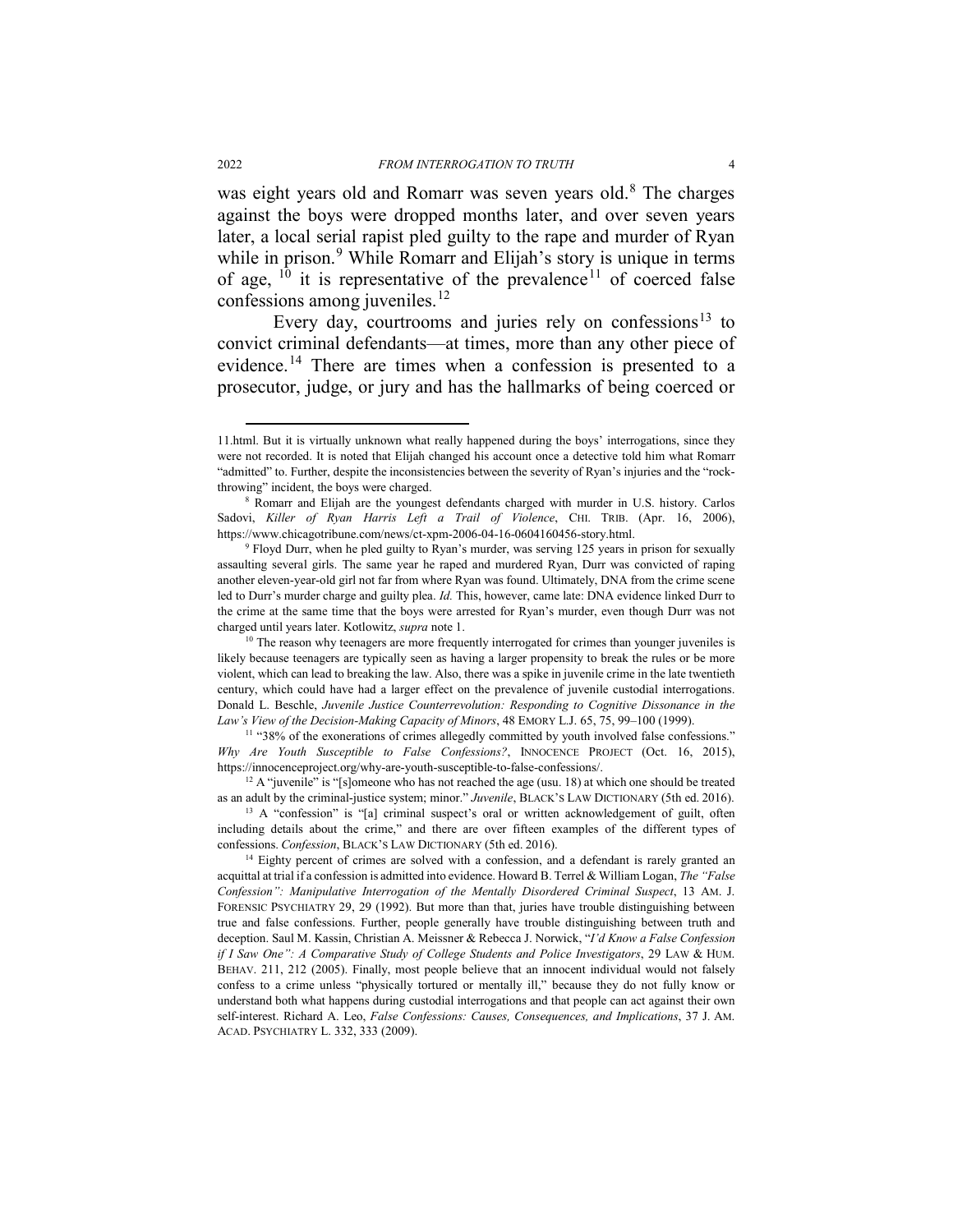false, based on evidence from the custodial interrogation<sup>[15](#page-4-1)</sup> or other, physical evidence that may exonerate the defendant. It is almost impossible to negate the harmful effects of false confessions.<sup>[16](#page-4-2)</sup> Convincing a prosecutor, judge, or a jury that a confession is false is a difficult task,  $17$  even with a juvenile.<sup>[18](#page-4-4)</sup>

<span id="page-4-6"></span><span id="page-4-0"></span>This Note argues that current measures to protect juveniles in the interrogation room, or in the criminal justice system, are inadequate.[19](#page-4-5) Part I of this Note describes the key psychological, cognitive, and social differences between adults and juveniles, and differences among juvenile groups. It argues that these differences operate as key vulnerabilities that are relevant to the psychological techniques used in custodial interrogations. Part II examines law enforcement psychological interrogation techniques and their impact on juveniles. Part III analyzes the strengths and shortcomings of current protections meant to mitigate the harms that juveniles can experience in the interrogation context or the broader criminal justice

<span id="page-4-1"></span><sup>&</sup>lt;sup>15</sup> In this Note, "interrogation" will refer to custodial interrogations that juveniles are subjected to. "Custodial" refers to when "a person has been taken into custody or otherwise deprived of his freedom of action in any significant way." Miranda v. Arizona, 384 U.S. 436, 444 (1966). "Interrogation" refers to "express questioning or its functional equivalent." Rhode Island v. Innis, 446 U.S. 291, 300–01 (1980) ("We conclude that the *Miranda* safeguards come into play whenever a person in custody is subjected to either express questioning or its functional equivalent.").

<span id="page-4-2"></span><sup>&</sup>lt;sup>16</sup> Juries put incredible weight on confessions that are admitted into evidence at trial, at times more than on eyewitness testimony; they often "refuse to believe that anyone would confess to a crime that they had not committed." Welsh S. White, *False Confessions and the Constitution: Safeguards Against Untrustworthy Confessions*, 32 HARV. C.R.-C.L. L. REV. 105, 139 (1997).

<span id="page-4-3"></span><sup>&</sup>lt;sup>17</sup> Often, defense counsel must show that, despite *Miranda* warnings, law enforcement used coercive psychological pressures and techniques to procure the confession that overbore the will of the defendant. In order to show this fact to a judge or prosecutor, defense counsel must realistically show the context of the defendant's state of mind, abilities, and the social atmosphere of the interrogation itself. They may do so by introducing expert testimony at trial about false confessions. Richard A. Leo & Brittany Liu, *What Do Potential Jurors Know About Police Interrogation Techniques and False Confessions?*, 27 BEHAV. SCIS. & L. 381, 382, 397 (2009). One example of an attempt to persuade a court that a confession is involuntary is the Brendan Dassey case. The Seventh Circuit Court of Appeals agreed with the Wisconsin state courts that the sixteen-year-old's confession was voluntary, despite serious concerns weighed under a totality of the circumstances. Dassey v. Dittmann, 877 F.3d 297, 301 (7th Cir. 2017). The court noted Brendan's "youth, his limited intellectual ability, some suggestions by the interrogators, their broad assurances to a vulnerable suspect that honesty would produce leniency, and inconsistencies in [his] confession" but ultimately concluded that his confession was voluntary. *Id.* 

<span id="page-4-4"></span><sup>&</sup>lt;sup>18</sup> Jurors place substantial weight on confessions, the presence of which might contravene the "presumption of innocence" legal principle governing criminal law, even despite contradictory evidence. Leo & Liu, *supra* not[e 17,](#page-4-0) at 383. What is more, "[o]nce a confession is obtained, police tend to 'close' cases as solved and refuse to investigate other sources of evidence, and prosecutors tend to charge suspects with the highest number and types of offenses, set bail higher, and are far less likely to initiate or accept plea bargains." *Id.* 

<span id="page-4-5"></span><sup>&</sup>lt;sup>19</sup> *See infra* Part III (describing protections such as requiring adult presence during interrogations, videotaping interrogations, and "raise the age" laws).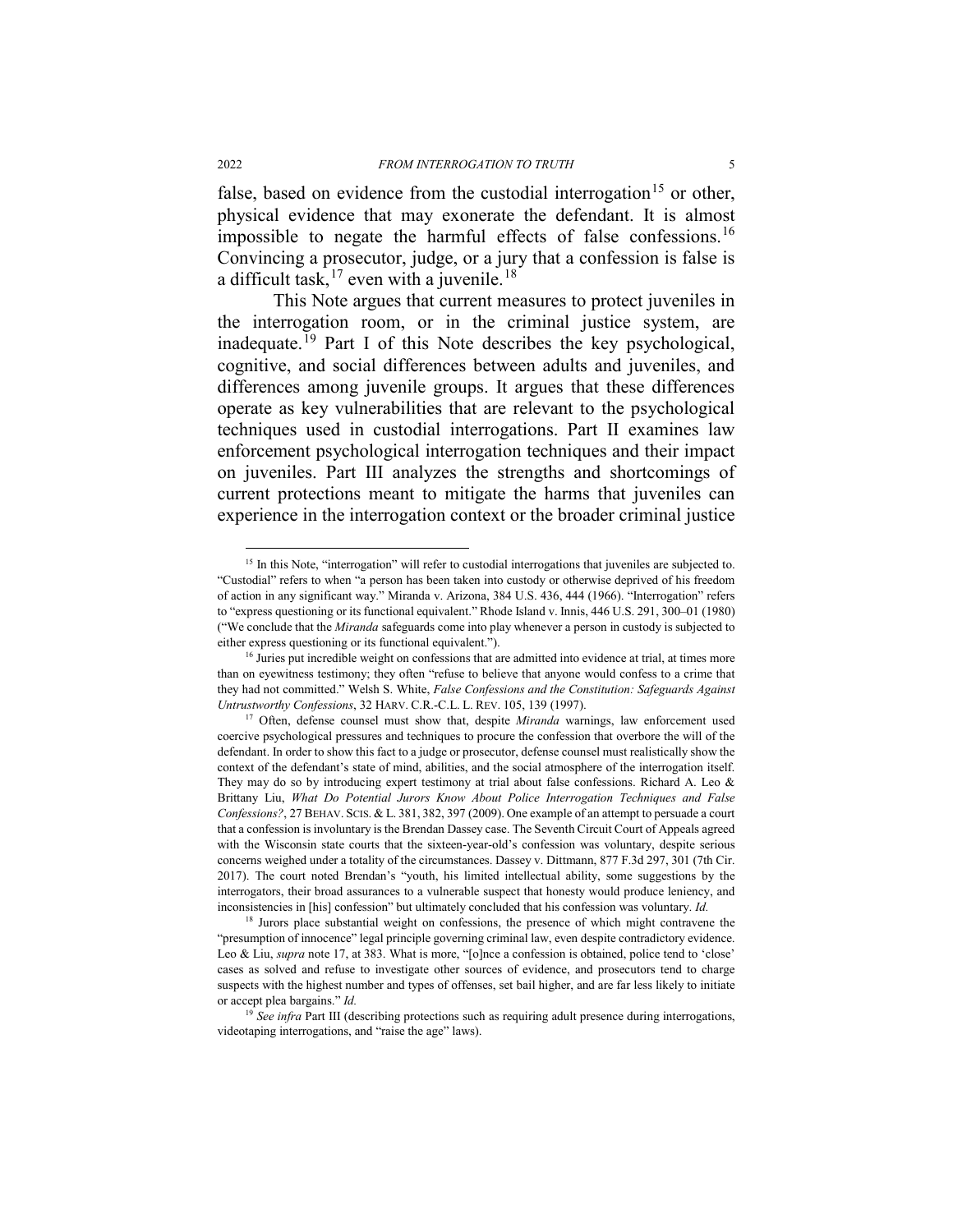system. Part IV proposes that the power to conduct custodial interrogations of juveniles should be shifted from law enforcement to neutral specialists<sup>[20](#page-5-2)</sup> who are educated and experienced in eliciting truthful, non-coerced statements without using deceptive tactics or lying, and who recognize the diverse experiences, abilities, and interests of juveniles.

### <span id="page-5-8"></span><span id="page-5-0"></span>I. CRITICAL PSYCHOLOGICAL AND BEHAVIORAL DIFFERENCES BETWEEN JUVENILES AND ADULTS

<span id="page-5-1"></span>In the interrogation context, legal scholars have widely researched, documented, and analyzed the psychological and cognitive differences between juveniles and adults. [21](#page-5-3) Juveniles have unique responses to authority and high pressure, as well as the tendency to believe and trust adults when they are told to do so.<sup>[22](#page-5-4)</sup> They are more likely to slouch, avoid eye contact, and shift around than adults are, especially in response to tension or pressure.<sup>[23](#page-5-5)</sup> Juveniles are generally immature, are suggestible to leading questions,<sup>[24](#page-5-6)</sup> have limited language and memory skills, have a shorter attention span, have slower and more limited processing abilities, and have a tendency to comply and obey authority, which supports the notion that juveniles are expected to answer questions posed to them by adults.<sup>[25](#page-5-7)</sup> Further, the younger a juvenile tends to be, the quicker they acquiesce

<span id="page-5-2"></span><sup>&</sup>lt;sup>20</sup> See infra Part [IV](#page-24-0) (suggesting that law enforcement should be involved in some capacity in the interrogation process, but should not be the sole arbiters of this practice).

<span id="page-5-3"></span><sup>21</sup> Steven A. Drizin & Richard A. Leo, *The Problem of False Confessions in the Post-DNA World*, 82 N.C. L. REV. 891, 919 (2004); Christine S. Scott-Hayward, *Explaining Juvenile False Confessions: Adolescent Development and Police Interrogation*, 31 LAW & PSYCHIATRIC REV. 53, 61 (2007); Beschle, *supra* note [10,](#page-3-7) at 96–98; Ariel Spierer, *The Right to Remain a Child: The Impermissibility of the Reid Technique in Juvenile Interrogations*, Note, 92 N.Y.U. L. REV. 1719, 1729–30 (2017).

<span id="page-5-4"></span><sup>22</sup> Seth P. Waxman, *Innocent Juvenile Confessions*, 110 J. CRIM. L. & CRIMINOLOGY 1, 3–4 (2020). Due to the lack of full development in the adolescent brain's prefrontal cortex, [juveniles] are unable to fully assess a cost-benefit analysis, juggle many sources of information at once and understand their consequences, and fully realize the long-term implication of life-altering situations. *Id.* Further, many juveniles have limited or no knowledge about the legal system, both pertaining to its processes and many intricacies. *Id.* Finally, and perhaps most importantly in the self-incrimination context, juveniles are more susceptible to leading questions. *Id.* at 4. This may uniquely place juveniles in a predicament where they make false incriminating statements.

<span id="page-5-5"></span><sup>&</sup>lt;sup>23</sup> Lisa Dobrowolsky, Are Jurors' Judgments about Confessions Affected by Juvenile Defendant Race? (May 2018) (Honors Thesis, University of Albany) 1, 8–

<span id="page-5-7"></span><span id="page-5-6"></span><sup>9,</sup> https://scholarsarchive.library.albany.edu/cgi/viewcontent.cgi?article=1014&context=honorscollege\_ cj. 24 *See* Waxman, *supra* not[e 22,](#page-5-0) at 4 (noting juvenile susceptibility to leading questions).

<sup>25</sup> Dobrowolsky, *supra* not[e 23,](#page-5-1) at 8–9.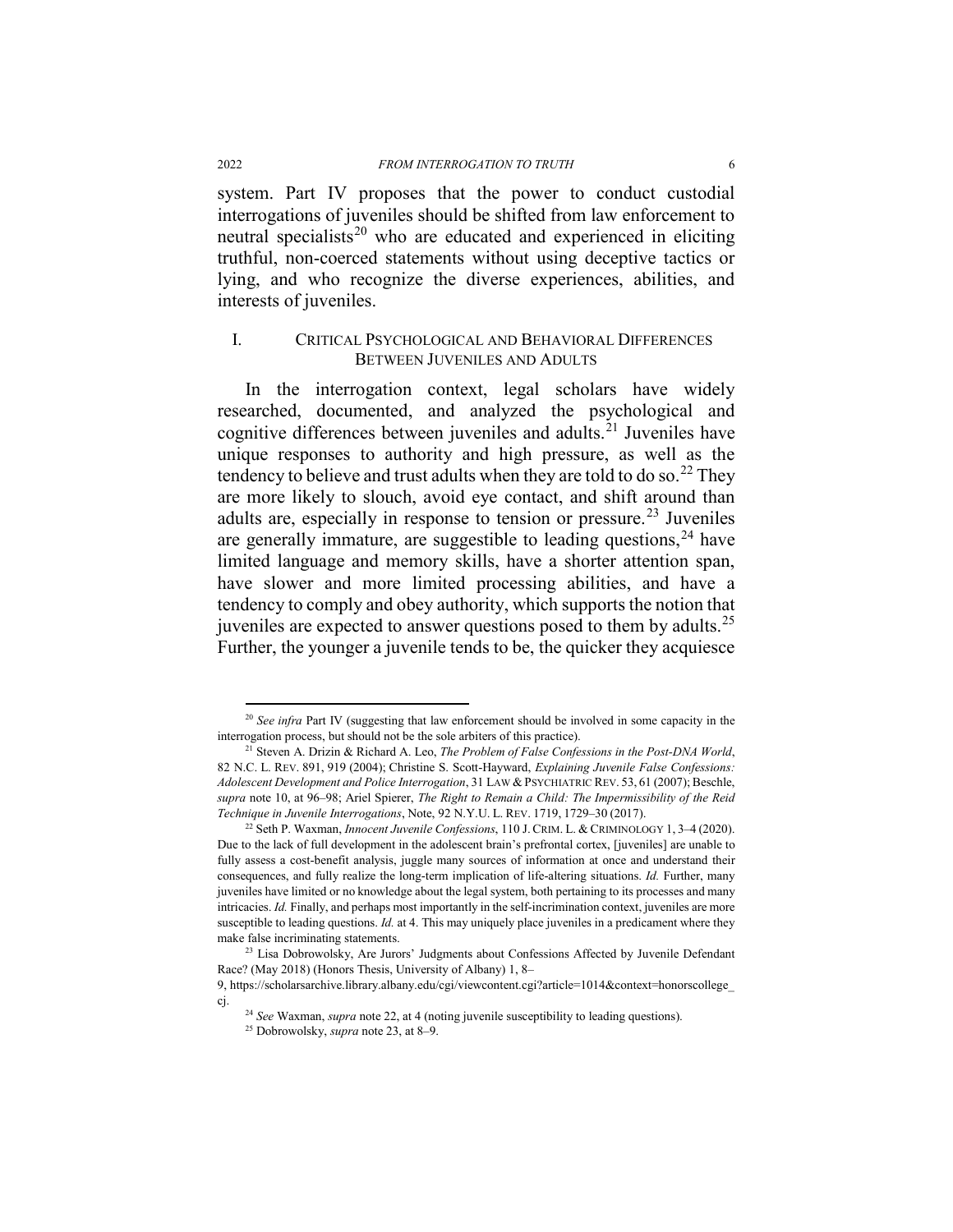<span id="page-6-0"></span>to questioning.<sup>[26](#page-6-1)</sup> Older adolescents, like sixteen and seventeen-yearolds, still struggle to make "adult-like decisions under stressful conditions with incomplete information"[27](#page-6-2) and have an increased tendency toward impulsivity and risk-taking.<sup>[28](#page-6-3)</sup> They also tend to be more anxious and are worse at reasoning through situations calmly.<sup>[29](#page-6-4)</sup>

Yet, juveniles still have respect for and fear of authority.<sup>[30](#page-6-5)</sup> This causes tension, since adults have authority over juveniles in most aspects of their lives.

#### A. *Differences Among Juvenile Groups*

There is also incredible diversity among juveniles across factors such as intellect,  $31$  cognitive and physical development,  $32$  and mental and emotional wellness.<sup>[33](#page-6-8)</sup> Intellectual disabilities<sup>[34](#page-6-9)</sup> alone may make it nearly impossible to understand compound questions, discern best interests amongst strangers, resist pressure, and use language that law enforcement expects.<sup>[35](#page-6-10)</sup> This effect is further exacerbated in foreign

<span id="page-6-1"></span> <sup>26</sup> Barry C. Feld, *Behind Closed Doors: What Really Happens When Cops Question Kids*, <sup>23</sup> CORNELL J.L. & PUB. POL'Y 395, 411 (2013).

<sup>27</sup> *Id.* at 404–05.

<span id="page-6-3"></span><span id="page-6-2"></span><sup>28</sup> Richard A. Friedman, *Why Teenagers Act Crazy*, N.Y. TIMES (June 28, 2014), https://www.nytimes.com/2014/06/29/opinion/sunday/why-teenagers-act-crazy.html.

<sup>29</sup> *Id.*

<span id="page-6-5"></span><span id="page-6-4"></span><sup>30</sup> *See* Feld, *supra* note [26,](#page-6-0) at 429 (noting that juveniles are taught that "tell[ing] the truth" and answering to authority are social duties). 31 Most commonly, autism or other developmental language disorders affect children. About 17%

<span id="page-6-6"></span>of children between the ages of three and seventeen have a developmental disability of some kind, such as attention-deficit hyperactivity disorder or other learning disabilities such as dyslexia. *Facts About Developmental Disabilities*, CTR. DISEASE CONTROL (Nov. 12, 2020), https://www.cdc.gov/ncbddd/de velopmentaldisabilities/facts.html.

<span id="page-6-7"></span><sup>&</sup>lt;sup>32</sup> Most commonly, autism or other developmental language disorders affect children. About 17% of those under the age of eighteen have a developmental disability of some kind, such as attention-deficit hyperactive disorder or other learning disabilities such as dyslexia. *Facts About Developmental Disabilities*, CTR. DISEASE CONTROL (Nov. 12, 2020), https://www.cdc.gov/ncbddd/developmentaldisa bilities/facts.html#:~:text=Some%20of%20the%20most%20common,also%20having%20autism%20sp ectrum%20disorder.

<span id="page-6-8"></span><sup>&</sup>lt;sup>33</sup> Those with a mental illness may "possess a range of psychiatric symptoms that make them more likely to agree with, suggest, or confabulate false and misleading information and provide it to detectives during interrogations. These symptoms include faulty reality monitoring, distorted perceptions and beliefs, an inability to distinguish fact from fantasy, proneness to feelings of guilt, heightened anxiety, mood disturbances, and a lack of self-control." Leo, *supra* not[e 14,](#page-3-8) at 336.

<span id="page-6-10"></span><span id="page-6-9"></span><sup>&</sup>lt;sup>34</sup> "Intellectual disabilit[ies]" are defined as "disorder[s] with onset during the developmental period that includes both intellectual and adaptive functioning deficits in conceptual, social, and practical domains." AM. PSYCH. ASS'N, DIAGNOSTIC AND STATISTICAL MANUAL OF MENTAL DISORDERS 33 (5th ed. 2013).

<sup>35</sup> Leo, *supra* not[e 14,](#page-3-8) at 335.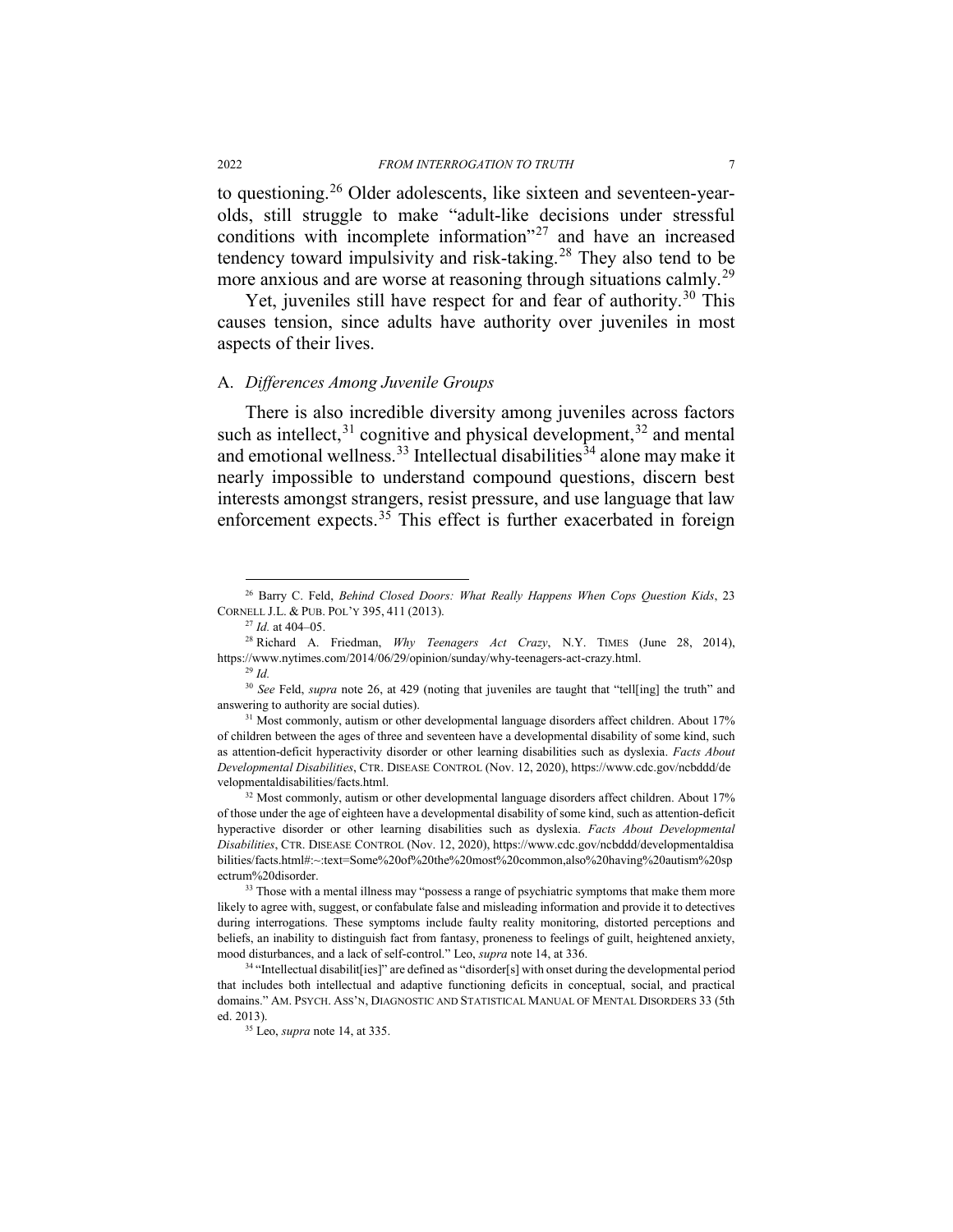environments,<sup>[36](#page-7-1)</sup> where juveniles with an intellectual disability feel forced to respond to law enforcement, please the interrogators, or respond in ambiguous language.<sup>[37](#page-7-2)</sup> Those with intellectual disabilities may not fully realize that they are in an adversarial setting working against their self-interest.<sup>[38](#page-7-3)</sup> Also, out of simple failure to understand the weight of the interrogation, or the desire to please authority,  $39$  a juvenile with an intellectual disability may agree to law enforcement's construction of events or accusations so that they can leave an uncomfortable or terrifying environment.<sup>[40](#page-7-5)</sup>

<span id="page-7-8"></span>In turn, law enforcement officials are both untrained in questioning juveniles with intellectual disabilities<sup>[41](#page-7-6)</sup> and in detecting or identifying disabilities, [42](#page-7-7) rendering juveniles with disabilities more

*Id.*

 $\overline{a}$ 

<span id="page-7-0"></span>

Individuals who are highly suggestible tend to have poor memories, high levels of anxiety, low self-esteem, and low assertiveness, personality factors that also make them more vulnerable to the pressures of interrogation and thus more likely to confess falsely. . . . The developmentally disabled are more likely to confess falsely for a variety of reasons. First, because of their subnormal intellectual functioning, low intelligence, short attention span, poor memory, and poor conceptual and communication skills, they do not always understand statements made to them or about the implications of their answers. They often lack the ability to think in a causal way about the consequences of their actions. . . . (discussing contemporary justifications for testing the English proficiency of naturalization applicants).

<span id="page-7-1"></span><sup>36</sup> Samson J. Schatz, Note, *Interrogated with Intellectual Disabilities: The Risks of False Confession*, 70 STAN. L. REV. 643, 655–58 (2018).

<span id="page-7-2"></span><sup>&</sup>lt;sup>37</sup> *Id.* at 661 ("Many individuals with intellectual disabilities are exceptionally desirous of pleasing authority figures. This tendency to please and seek approval may follow from the necessary reliance on authority figures for solutions to what an individual with typical abilities would consider everyday problems. This, in turn, could also lead a suspect with intellectual disabilities to watch the interrogator closely for social cues on how to react and indications of what the officer wants to hear.").

<span id="page-7-3"></span><sup>&</sup>lt;sup>38</sup> *Id.* Equally, juveniles generally may not recognize either the tactic in which the interrogator attempts to form an emotional bond them or the adversarial setting. Feld, *supra* not[e 26,](#page-6-0) at 439–40.

<sup>39</sup> Leo, *supra* not[e 14,](#page-3-8) at 336.

<span id="page-7-5"></span><span id="page-7-4"></span><sup>&</sup>lt;sup>40</sup> *Id.* Brendan Dassey was questioned about the murder of a Wisconsin woman as a sixteen-yearold with an IQ of 70. His confession, which was videotaped, played an instrumental role in his conviction, despite its coercive tendencies. Throughout the questioning, it is clear that Brendan thought that if he agreed with law enforcement's story of the murder, then he would make it back to school in time to present a project. Further, law enforcement employed deceptive techniques that allowed Brendan to believe that if he did in fact "confess," he could go back to school and then go home to see his mother. MAKING A MURDERER (Netflix 2015). 41 Schatz, *supra* not[e 36,](#page-7-0) at <sup>660</sup>*. See also id*. at 659 (discussing the fact that the "most consequential

<span id="page-7-7"></span><span id="page-7-6"></span>step of the interrogation process is . . . the interrogator's failure to recognize the individual's disability at the outset").<br> $42$  *Id.*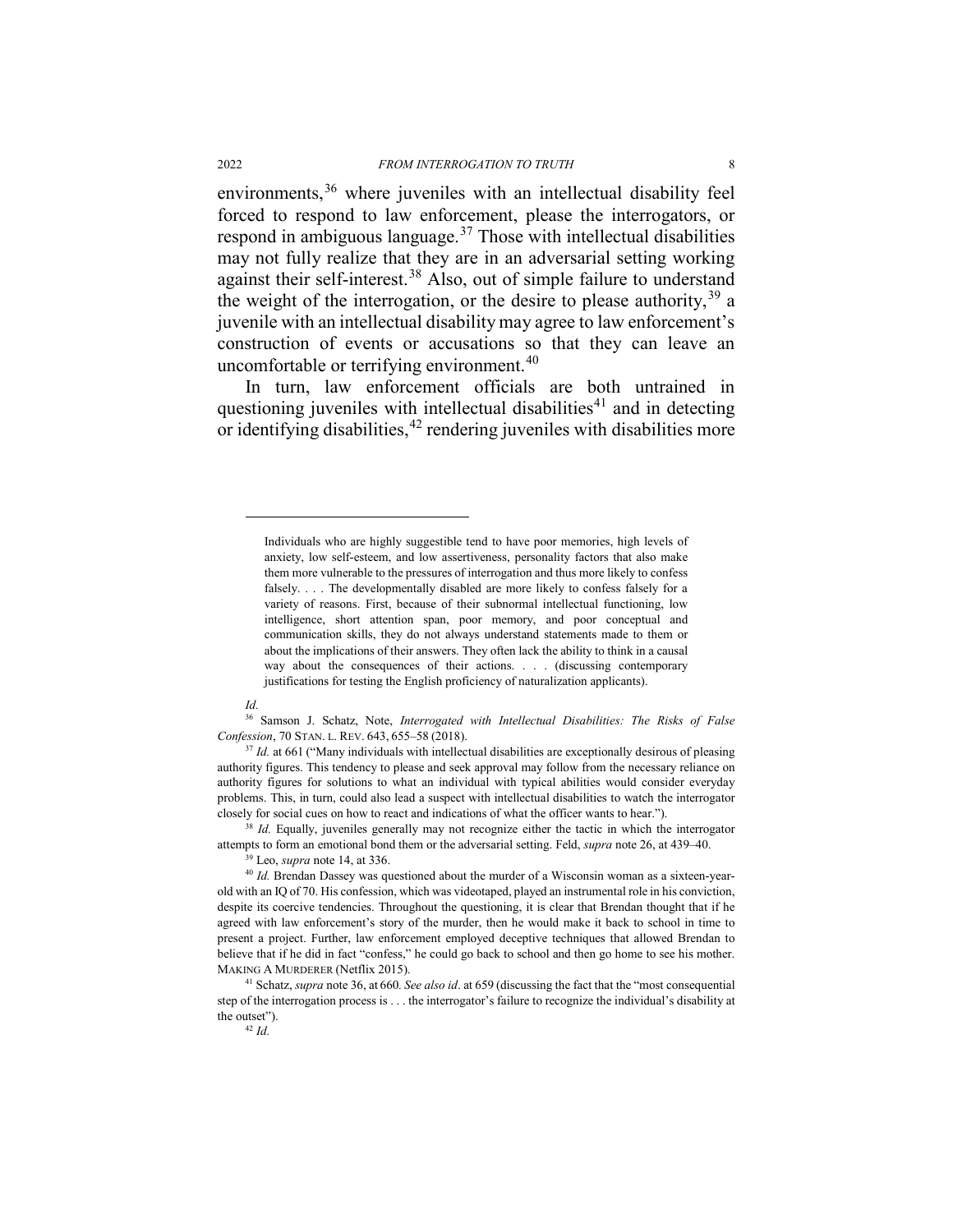<span id="page-8-8"></span>susceptible to the deceptive and coercive practices.<sup>[43](#page-8-0)</sup> Juveniles already have a cognitive and psychological disadvantage when faced with law enforcement officials trained to elicit confessions in deceptive manners.<sup>[44](#page-8-1)</sup> A further vulnerability exists when they have an intellectual disability that likely places them at a disadvantage for comprehending and answering questions.<sup>[45](#page-8-2)</sup> This, coupled together with the young age of the individual, highlights the vulnerabilities and imbalance in power dynamics present in the interrogation room. [46](#page-8-3)

Also, linguistic diversity among juveniles impacts how they respond and act in the interrogation room. Research has shown that individuals from diverse racial and ethnic groups tend to use indirect modes of expression.<sup>[47](#page-8-4)</sup> This affects how law enforcement interprets verbal and nonverbal responses; in this way, juvenile speech responses in the interrogation context may be viewed by law enforcement as ambiguous, evasive, or even incriminating.<sup>[48](#page-8-5)</sup> For example, differences in speech responses among groups—such as the use of hedges like "maybe," "perhaps," or "I think"—are used more frequently among women and communities of color.<sup>[49](#page-8-6)</sup> Similarly, the use of modal verbs such as "should," "might," or "could" are more frequently used by women than men,<sup>[50](#page-8-7)</sup> and research suggests that individuals are more likely to use this type of speech when there is an

<span id="page-8-0"></span><sup>&</sup>lt;sup>43</sup> In Brendan Dassey's confession video, one can observe that law enforcement officials, at times, construct the story that Brendan ultimately confesses to by utilizing paternalistic approaches and minimizing the crime to get Brendan to agree to confess. MAKING A MURDERER, *supra* note [40.](#page-7-8)

<span id="page-8-1"></span><sup>44</sup> Leo, *supra* not[e 14,](#page-3-8) at 336. The purpose of an interrogation is to elicit a confession, not the truth. Saul M. Kassin, Steven A. Drizin, Thomas Grisso, Gisli H. Gudjonsson, Richard A. Leo & Allison D. Redlich, *Police-Induced Confessions: Risk Factors and Recommendations*, 34 LAW & HUM. BEHAV. 3, 6 (2009).

<span id="page-8-2"></span><sup>45</sup> "The leading interrogation manual, *Criminal Interrogation and Confessions* . . . briefly acknowledges the need to adjust some of the normal procedures for individuals with intellectual disabilities. But even if an officer were to follow this manual verbatim, adjusting the interrogation process for a suspect with intellectual disabilities requires knowing that the suspect *has* intellectual disabilities." Schatz, *supra* not[e 36,](#page-7-0) at 660.<br><sup>46</sup> "First, interrogation in and of itself creates a power disparity between the person asking the

<span id="page-8-4"></span><span id="page-8-3"></span>question and the person being questioned. The questioner has the right to control the subject matter, tempo, and progress of the questioning, to interrupt responses to questions, and to judge whether the responses are satisfactory. The person questioned, on the other hand, has no right to question the interrogator, or even to question the propriety of the questions the interrogator has posed." Janet E. Ainsworth, *In a Different Register: The Pragmatics of Powerlessness in Police Interrogation*, 103 YALE L.J. 259, 287 (1993).

<sup>47</sup> *Id.* at 319.

<span id="page-8-5"></span><sup>48</sup> *Id.* at 267–68.

<span id="page-8-7"></span><span id="page-8-6"></span><sup>49</sup> *Id.* at 261, 276.

<sup>50</sup> *Id.* at 280.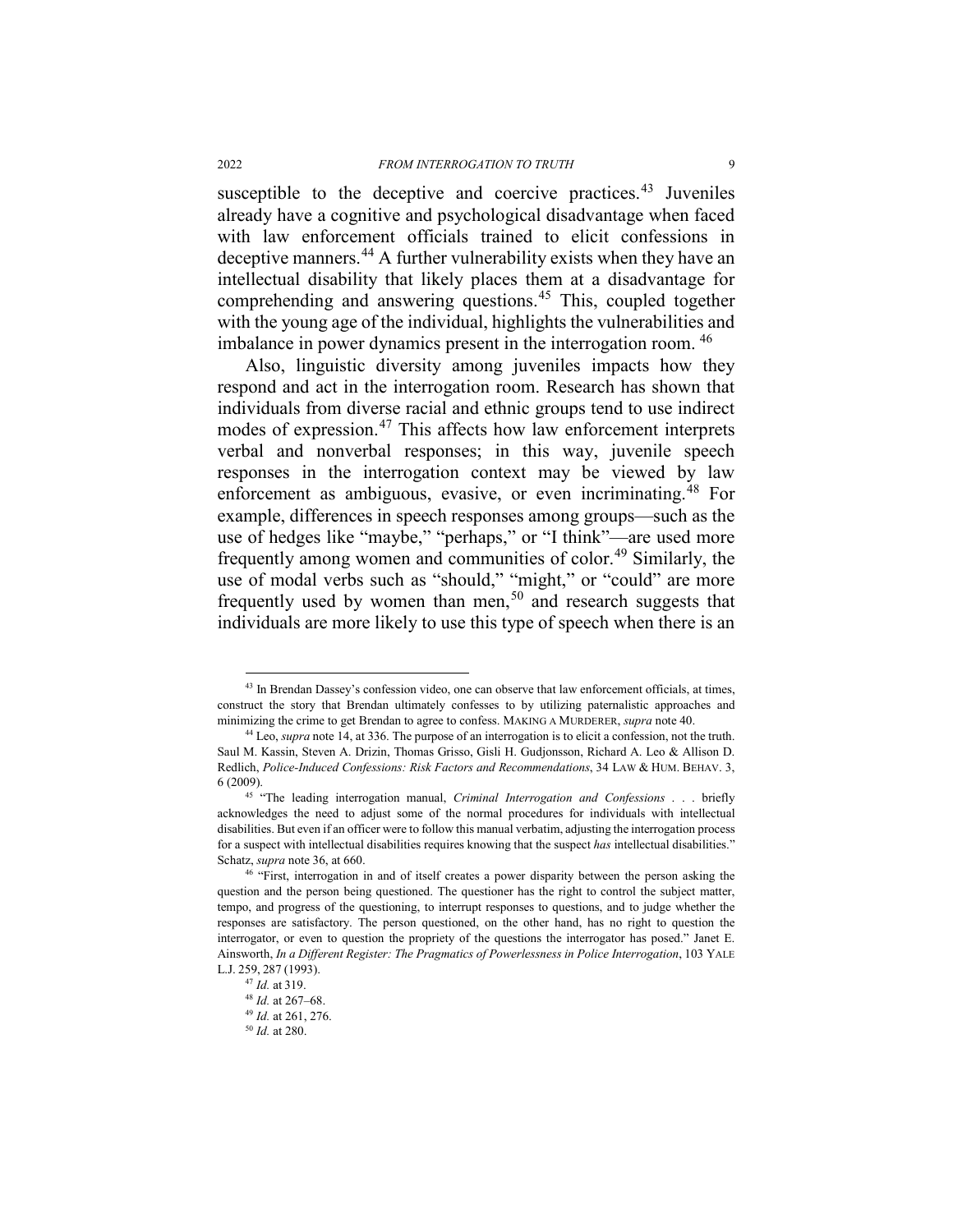"imbalance of power" in communicative dynamics $51$ —like in an interrogation room. Further, individuals are more likely to use indirect speech across diverse racial and ethnic groups, especially if they are in a situation where they are or feel powerless.<sup>[52](#page-9-1)</sup> In all, law enforcement may view this type of language as ambiguous, and wrongly identify it as an indicator of guilt or evasiveness.

The linguistic difference rooted in various cultures and geographic locations across America<sup>[53](#page-9-2)</sup> will always be present in the interrogation room for those who speak certain dialects, who utilize community or region-specific slang, or who ultimately speak English as a second language. Such linguistic and speech patterns impact a juvenile's experience when confronted with an interrogator. For example, Black individuals in the United States may utilize African-American Vernacular English  $(AAVE)^{54}$  $(AAVE)^{54}$  $(AAVE)^{54}$  and Latinx communities may adopt linguistic patterns from both Spanish and English that co-exist in their daily lexicons.<sup>[55](#page-9-4)</sup> Juveniles from other ethnicities and cultures and who speak other languages as a first language may utilize distinct linguistic patterns.[56](#page-9-5) Other populations from lower-socioeconomic backgrounds may adopt community-specific slang terms. Finally, youths continuously use new slang-terms adults are not privy to or may not legitimize as standard English.

<span id="page-9-8"></span>Certain linguistic patterns may not be wholly recognized, understood, or embraced in the interrogation room.<sup>[57](#page-9-6)</sup> Law enforcement officials, who in many contexts may be older, white

<span id="page-9-7"></span>

<sup>51</sup> *Id.* at 285. 52 *Id.* at 286–88.

<span id="page-9-2"></span><span id="page-9-1"></span><span id="page-9-0"></span><sup>53</sup> *See* Kiyoko Kamio Knapp, *Language Minorities: Forgotten Victims of Discrimination?*, 11 GEO. IMMIGR. L.J. 747, <sup>752</sup> (1997) (explaining that "[l]anguage is the lifeblood of every ethnic group"). 54 Sharese King & Katherine D. Kinzler, *Op-Ed: Bias Against African American English Speakers* 

<span id="page-9-3"></span>*is a Pillar of Systemic Racism*, L.A. TIMES (July 14, 2020, 3:00 AM), https://www.latimes.com/opinion/story/2020-07-14/african-american-english-racism-discriminationspeech. 55 *See* Araceli Osorio, The Role of Spanglish in the Social and Academic Lives of Second

<span id="page-9-4"></span>Generation Latino Students: Students' and Parents' Perspectives, (May 2010) (D. Ed. thesis, University of San Francisco) (on file with Gleeson Library, University of San Francisco) (exploring the ways in which "learning to speak more than one language often involves putting together material from two languages").

<sup>56</sup> *Id.*

<span id="page-9-6"></span><span id="page-9-5"></span><sup>57</sup> Jacqueline F. Mowbray, *Linguistic Diversity and Social Justice: An Introduction to Applied Sociolinguistics*, 15 INT'L J. CONST. L. 875, 875–76 (2017) (reviewing Ingrid Piller's argument that "linguistic diversity creates the conditions for language to function as a basis for disadvantage and discrimination" and that "social arrangements which implicitly or explicitly favor certain linguistic repertoires over others, together with public discourses . . . justify that differential treatment").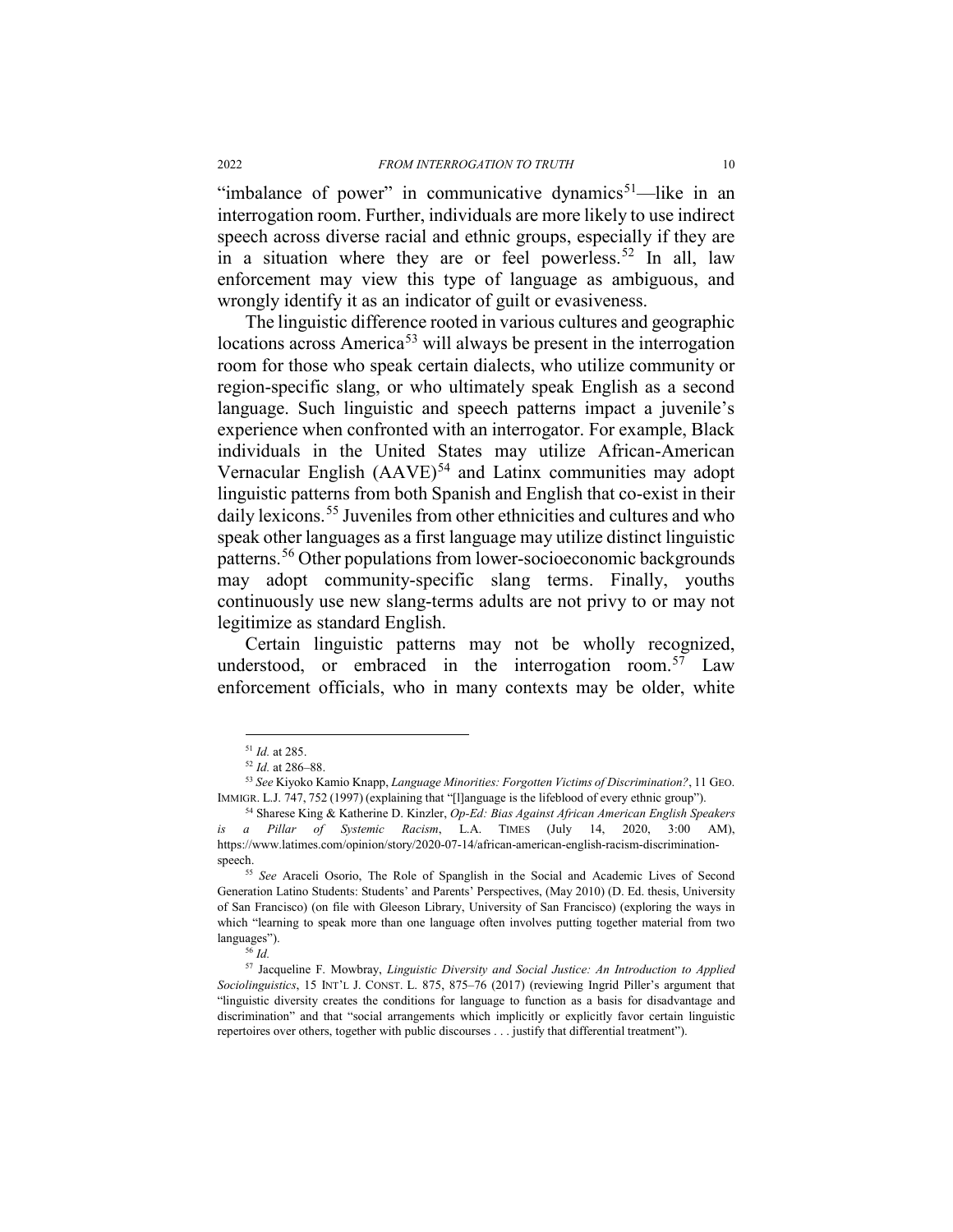men<sup>[58](#page-10-0)</sup> may not understand or validate diverse linguistic patterns. These patterns are likely rooted in various cultures<sup>[59](#page-10-1)</sup> and utilized by juveniles both as young people and also as a part of their racial or cultural identities.<sup>[60](#page-10-2)</sup> Law enforcement's inability to recognize these linguistic differences can be harmfully misinterpreted as vagueness, disrespect, evasion, lies, or guilt.

#### B. *Juvenile Understanding of the Law*

Juveniles do not understand the law or the legal implications of their actions.<sup>[61](#page-10-3)</sup> This can be attributed to both a still-developing prefrontal cortex, which regulates executive functions, and the amygdala, which regulates emotional and instinctive behavior  $62$  behavior that is relevant in the interrogation context where juveniles have to make legal decisions. $63$  While significant cognitive development occurs by mid-adolescence,  $64$  adolescents still struggle with analyzing risk and decision-making in "emotionally charged" situations.<sup>[65](#page-10-7)</sup> This reality compromises juveniles' ability to comprehend the law and their legal rights, $66$  as well as future consequences of their actions;  $67$  this is true even if on the surface it may seem as if they understand them, including the *Miranda* rights.<sup>[68](#page-10-10)</sup>

<span id="page-10-11"></span><span id="page-10-0"></span> <sup>58</sup> 85.2% of police officers are men, and 67% of police officers are white. Further, the average age of all police officers is about thirty-nine to forty-years-old. *DATA USA: Police Officers*, DATA USA, https://datausa.io/profile/soc/police-officers#demographics (last visited Oct. 3, 2021). 59 *See* Mowbray, *supra* not[e 57,](#page-9-7) at 876 (noting Ingrid Piller's argument that language can be seen

<span id="page-10-1"></span>as a basis for "inclusion or exclusion," where some members of a society and the language they use are seen as "legitimate," while others are excluded due to the language(s) that they utilize).<br><sup>60</sup> "Cultural background becomes very important in the application of semantics. Words gain their

<span id="page-10-3"></span><span id="page-10-2"></span>meaning from their use in a person's social and cultural environment." Osorio, *supra* not[e 55,](#page-9-8) at 15. 61 Dobrowolsky, *supra* not[e 23,](#page-5-1) at 8.

<sup>62</sup> Feld, *supra* not[e 26,](#page-6-0) at 406–07.

<span id="page-10-5"></span><span id="page-10-4"></span><sup>63</sup> *See infra* Part III *(*explaining that only a handful of states require parental or guardian presence in the interrogation room with a juvenile).

<span id="page-10-6"></span><sup>64</sup> Naomi E. S. Goldstein, Emily Haney-Caron, Marsha Levick & Danielle Whiteman, *Waving Good-Bye to Waiver: A Developmental Argument Against Youths' Waiver of* Miranda *Rights*, 21 N.Y.U. J. LEGIS. & PUB. POL'Y 1, 20 (2018).

<sup>65</sup> *Id.* at 22.

<span id="page-10-8"></span><span id="page-10-7"></span><sup>66</sup> *See id.* at 24 (explaining that "making a knowing, intelligent, and voluntary waiver of *Miranda*  rights requires capacities most youth in early- and mid-adolescence do not adequately possess"). 67 *See id.* at 25 (emphasizing that "[waiving *Miranda* rights] requires an understanding of both

<span id="page-10-9"></span>short- and long-term consequences of a waiver and a deliberate decision-making process . . . [but that children and adolescents] overemphasize the probability of short-term benefits over long-term consequences and are prone to act impulsively rather than make thought-out decisions"). 68 *See* Barry C. Feld*, Police Interrogation of Juveniles: An Empirical Study of Policy and Practice*,

<span id="page-10-10"></span><sup>97</sup> J. CRIM. L. & CRIMINOLOGY 219, 228 (2006) (noting that "[d]evelopmental psychologists strongly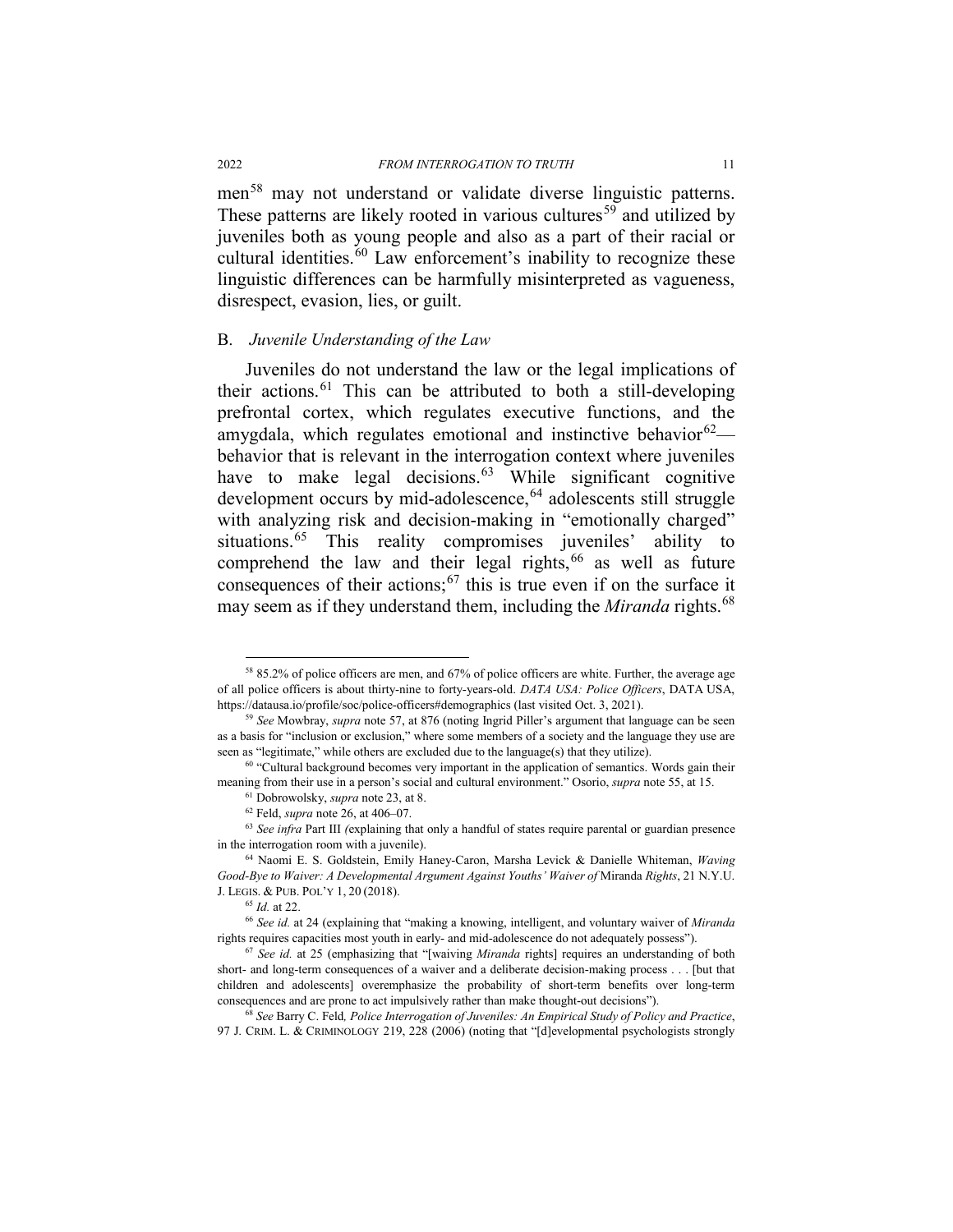There is doubt that juveniles can make knowing, intelligent, and voluntary *Miranda* waivers due to their developmental capacity.<sup>[69](#page-11-0)</sup> Also, legal terms and concepts are difficult to grasp, especially the *Miranda* warnings; [70](#page-11-1) they are often expressed in complex or unfamiliar terms, and the definitions are not always explained.<sup>[71](#page-11-2)</sup> Further, when juveniles *do* experience exposure to law enforcement, studies have shown that when their legal rights are explained to them, they still do not truly understand them.<sup>[72](#page-11-3)</sup>

#### II. JUVENILE INTERROGATIONS AND BEYOND

All juveniles who are subjected to interrogations are also exposed to psychological interrogation tactics. Custodial interrogations are "intentionally structured to promote isolation, anxiety, fear, powerlessness, and hopelessness."[73](#page-11-4) The Reid Technique guides thousands of local law enforcement agencies in conducting custodial interrogations and advises use on adults and juveniles.<sup>[74](#page-11-5)</sup> The technique outlines maximization and minimization tactics that confuse, overwhelm, and pressure the suspect.<sup>[75](#page-11-6)</sup> On the one hand, maximization techniques prompt law enforcement to overstate a crime's seriousness, exaggerate the strength of incriminating evidence, suggest that the prosecutor will not be lenient, and urge the suspect to "give up," $76$  all of which are designed to instill hopelessness.<sup> $\frac{7}{7}$ </sup> On the other hand, minimization techniques downplay the seriousness of the crime, "offer sympathy," suggest leniency or clemency, and allow the suspect to "shift [the] blame to others."[78](#page-11-9) This

question whether juveniles are competent to make 'knowing, intelligent, and voluntary' waiver decisions").

<sup>69</sup> *Id.* 

<span id="page-11-2"></span><span id="page-11-1"></span><span id="page-11-0"></span><sup>70</sup> Susan R. Klein, *Transparency and Truth During Custodial Interrogations and Beyond*, 97 B.U. L. REV. 993, 1010–11 (2017).

<sup>71</sup> *Id.* 

<sup>72</sup> Feld, *supra* not[e 26,](#page-6-0) at 429.

<sup>73</sup> Drizin & Leo, *supra* note [21,](#page-5-8) at 911.

<span id="page-11-5"></span><span id="page-11-4"></span><span id="page-11-3"></span><sup>74</sup> Feld, *supra* not[e 26,](#page-6-0) at 412–13. Minimization and maximization techniques are the most common forms and practices of the Reid Technique, and it is advised that they are equally appropriate for juveniles. *Id.* at 413–15.

<sup>75</sup> *Id.* at 435–39.

<sup>76</sup> *Id.* at 435.

<span id="page-11-9"></span><span id="page-11-8"></span><span id="page-11-7"></span><span id="page-11-6"></span><sup>77</sup> Drizin & Leo, *supra* not[e 21,](#page-5-8) at 911. *See also* Charles D. Weisselberg, *Mourning* Miranda, 96 CALIF. L. REV. 1521, 1537–38 (2008) ("[I]nterrogation . . . is a carefully designed, guilt-presumptive process. It works by increasing suspects' anxiety, instilling a feeling of hopelessness, and distorting suspects' perceptions of their choices . . . ."). 78 Feld, *supra* not[e 26,](#page-6-0) at 433.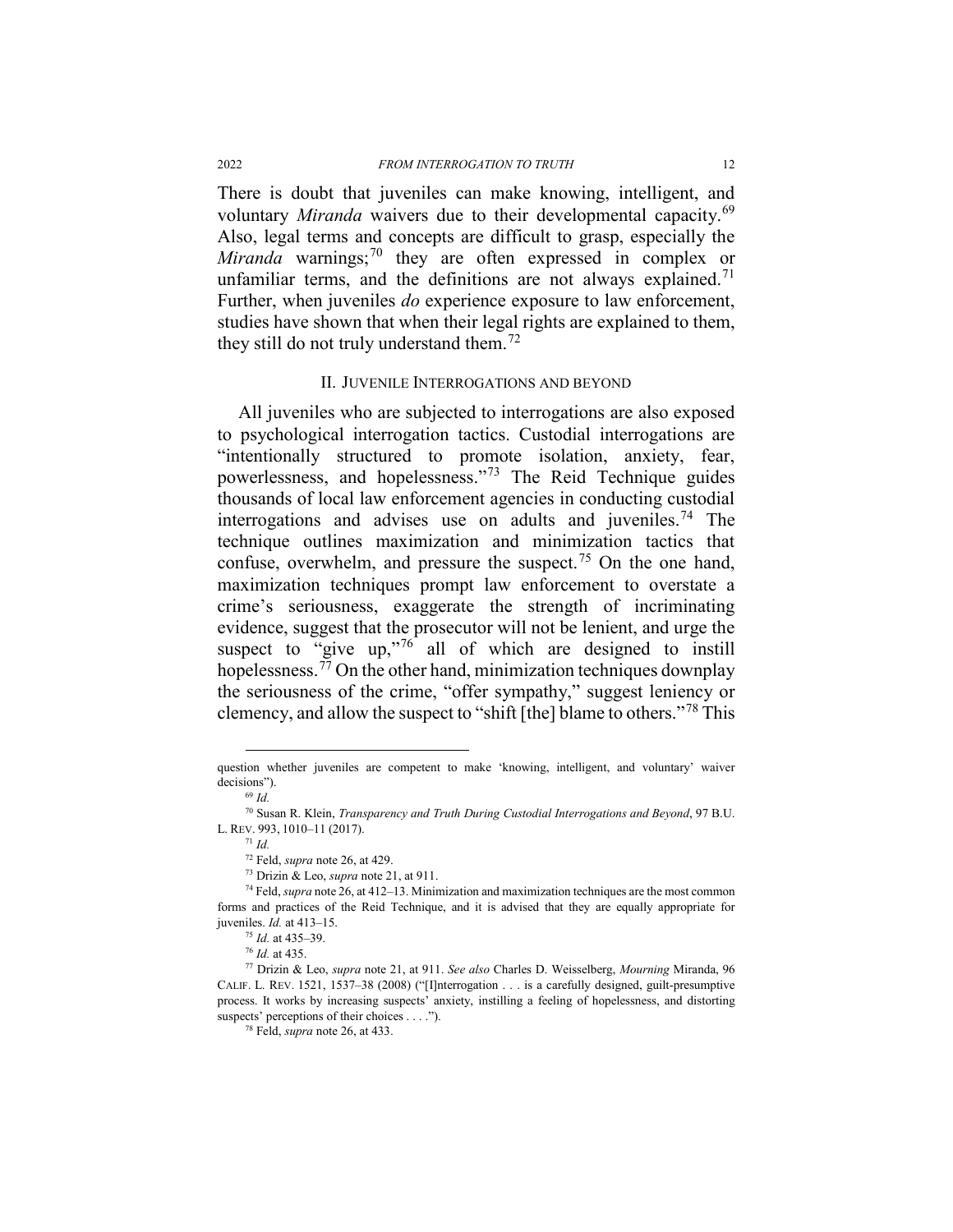tactic is designed to make the suspect feel as if the only "way out" is to confess.[79](#page-12-0) Further, law enforcement can encourage the suspect to tell the true "story" of what happened,  $80$  suggesting that if the suspect tells officials what happened, their version of events will ultimately make a difference. Some of the most common tactics observed are to undermine the suspect's confidence in denial of guilt, contradict their story, appeal to their moral conscience, use praise or flattery, and appeal to the official's authority and knowledge.  $81$ 

<span id="page-12-11"></span>Psychological coercion from these techniques can occur and becomes the primary cause of false confessions, and juveniles are "more vulnerable" to those pressures in the interrogation room.<sup>[82](#page-12-3)</sup> Since common interrogation tactics are also used on juveniles,  $83$  they are exposed and more susceptible to rationalizations for their behavior when maximization and minimization techniques are used.<sup>[84](#page-12-5)</sup> They are also more responsive to suggestions of losing control and excitement as reasons for their accused behavior.<sup>[85](#page-12-6)</sup> Also, juveniles' "reduced cognitive ability, immaturity, and increased susceptibility to manipulation" are present in the interrogation room,  $86$  so these practices must be understood in the context of the juvenile experience when they have fewer life experiences and are taught to obey authority.[87](#page-12-8) In this manner, aggressive questioning, lying, leading questions, and deception are dangerous to the juvenile's selfinterests. [88](#page-12-9) Even teenagers, the age-group most disposed inside an interrogation room,  $89$  are grappling with the requirement that they routinely answer to adult authority figures and are held accountable

<span id="page-12-0"></span> <sup>79</sup> *See* Drizin & Leo, *supra* not[e 21,](#page-5-8) at 916–17 (detailing the fact that interrogators use an array of tactics to induce the suspect to confess, including appealing to their morality, using implicit threats or promises, suggesting leniency, appearing to be the suspect's ally, or threatening a longer prison sentence).<br><sup>80</sup> Feld, *supra* note 26, at 432.<br><sup>81</sup> Richard A. Leo, *Inside the Interrogation Room*, 86 J. CRIM. L. & CRIMIN

<span id="page-12-3"></span><span id="page-12-2"></span><span id="page-12-1"></span><sup>(1996).</sup> These tactics were most commonly observed by Richard A. Leo in his groundbreaking study inside interrogation rooms to observe tactics and practices by law enforcement. *Id.* at 266–303.

<sup>82</sup> Drizin & Leo, *supra* note [21,](#page-5-8) at 919.

<sup>83</sup> Feld, *supra* not[e 26,](#page-6-0) at 438.

<sup>84</sup> Feld, *supra* not[e 26,](#page-6-0) at 434–35, 437–38.

<sup>&</sup>lt;sup>85</sup> *Id.* at 437–38.<br><sup>86</sup> *Id.* at 454–55.

<span id="page-12-10"></span><span id="page-12-9"></span><span id="page-12-8"></span><span id="page-12-7"></span><span id="page-12-6"></span><span id="page-12-5"></span><span id="page-12-4"></span><sup>86</sup> *Id.* at 454–55. 87 *Id.* at 454–56.; *See* Anne C. Dailey & Laura A. Rosenbury, *The New Law of the Child*, 127 YALE L.J. 1448, 1457 (2018) (discussing children's dependency on adults in part derived from a lack of life experience and maturity).

<sup>88</sup> Feld, *supra* not[e 26,](#page-6-0) at 456.

<sup>&</sup>lt;sup>89</sup> *Id.* (reiterating youth's cognitive ability, maturity, and judgment).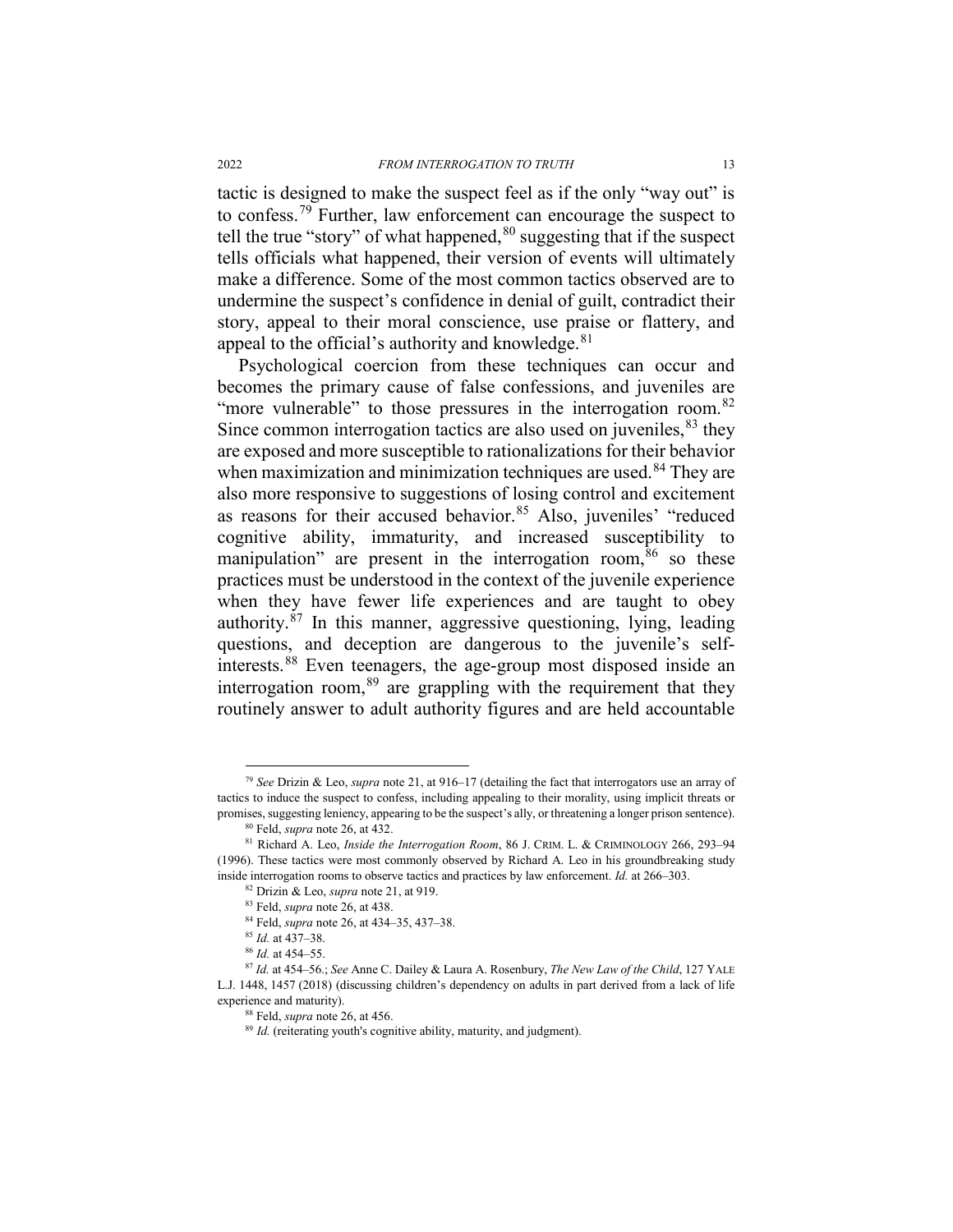<span id="page-13-9"></span>by those figures.<sup>[90](#page-13-1)</sup> The risk of coerced false confessions from juveniles becomes palpable.<sup>[91](#page-13-2)</sup>

<span id="page-13-0"></span>When considering interrogation tactics, various juvenile demographics and experiences, and the effects of interrogation on juveniles, law enforcement agencies should prioritize getting to the truth, rather than eliciting a confession.<sup>[92](#page-13-3)</sup> Developing and utilizing an approach that is designed to elicit truthful confessions from juveniles should be rooted in recognizing their unique differences and vulnerabilities so as to mitigate coercion that leads to false confessions,  $93$  abuse of power, and wrongful convictions.  $94$ Reforming both how interrogations occur and their ultimate goal addresses systemic concerns and creates a more equitable justice system.<sup>[95](#page-13-6)</sup> Currently, the goal of a custodial interrogation is not to cut to the truth of a crime or to ascertain whether a crime occurred,  $96$  but to get a confession from the suspect whom law enforcement may already presume to be guilty based on the initial investigation.<sup>[97](#page-13-8)</sup> This practice cuts into the larger systemic and practical obstacles which make it difficult to treat juveniles differently in the interrogation room. First, the public may not understand interrogation practices and

 <sup>90</sup> Dailey & Rosenbury, *supra* not[e 86,](#page-12-11) at 1457, 1459–60, 1463–64, 1466.

<span id="page-13-2"></span><span id="page-13-1"></span><sup>91</sup> Drizin & Leo, *supra* note [21,](#page-5-8) at 944. Research data supports just how many false confessions involve juveniles. In the early 2000s, Steven A. Drizin and Richard A. Leo analyzed 125 interrogationinduced, proven false confession cases. Out of the 125 cases, the authors noted that 33% of the sample were juveniles when they falsely confessed. Twenty-two out of forty of the false confessors were fifteenyears-old or younger when they falsely confessed, and thirty-three out of forty were ages fourteen to seventeen. *Id.*

<span id="page-13-3"></span><sup>92</sup> The purpose of an interrogation is to get a confession. Saul M. Kassin, Steven A. Drizin, Thomas Grisso, Gisli H. Gudjonsson, Richard A. Leo, & Allison D. Redlich, *Police-Induced Confessions: Risk Factors and Recommendations*, 34 LAW & HUM. BEHAV. 3, 6 (2010).

<span id="page-13-4"></span><sup>&</sup>lt;sup>93</sup> "The primary psychological cause of most false confessions is . . . the investigator's use of improper, coercive interrogation techniques." Drizin & Leo, *supra* note [21,](#page-5-8) at 918.<br><sup>94</sup> "[T]he methodologically sound studies that have systematically aggregated and quantified case

<span id="page-13-5"></span>data have found false confession to be the primary cause of wrongful conviction in 14–25% of the documented cases." *Id.* at 920. Also, "of the first 200 DNA exonerations in the U.S., 35% of the false confessors were 18 years or younger and/or had a developmental disability." Kassin et al., *supra* not[e 92,](#page-13-0) 

<span id="page-13-6"></span>at 19.<br><sup>95</sup> *See infra* Part [IV](#page-24-0) (arguing that shifting to neutral specialists would help to address systemic inequities in the criminal justice system).

<span id="page-13-7"></span><sup>&</sup>lt;sup>96</sup> "The purpose of interrogation is therefore not to discern the truth, determine if the suspect committed the crime, or evaluate his or her denials. Rather, police are trained to interrogate only those suspects whose culpability they 'establish' on the basis of their initial investigation." Kassin et al., *supra*  not[e 92,](#page-13-0) at 6.

<span id="page-13-8"></span> $97$  In essence, the purpose of interrogation is to get a guilty suspect's confession. Drizin & Leo, *supra* not[e 21,](#page-5-8) at 911.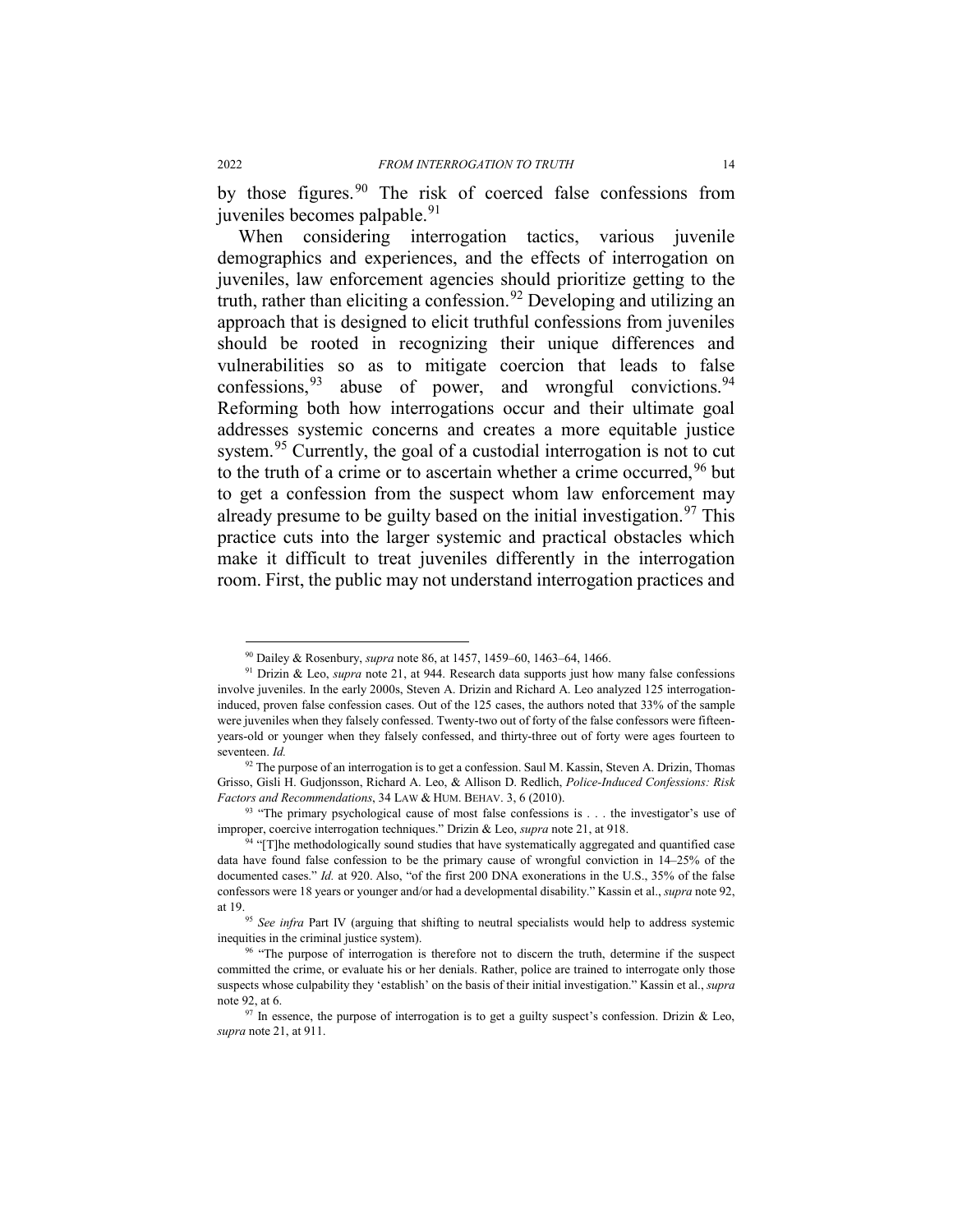tactics;<sup>[98](#page-14-0)</sup> they are done in private, shrouding them in secrecy.<sup>[99](#page-14-1)</sup> Law enforcement officials who conduct interrogations employ psychological tactics designed to elicit confessions from guilty suspects, even if those tactics inadvertently amount to psychological coercion and lead innocent individuals to falsely confess.<sup>[100](#page-14-2)</sup> Second, the number of interrogations that occur every year—both for adults and juveniles—is a mystery.[101](#page-14-3) It is impossible to measure, either loosely or perhaps speculatively, how many interrogations occur every year<sup>[102](#page-14-4)</sup> and, therefore, impossible to track over time.<sup>[103](#page-14-5)</sup> Third,

<span id="page-14-4"></span><sup>102</sup> The same can be said for how many false confessions are given across the United States. *See*  Drizin & Leo, *supra* not[e 21,](#page-5-8) at 921 ("Most false confessions are not easily discovered and are rarely publicized: they are likely to go unnoticed by researchers, unacknowledged by police and prosecutors, and unreported by the media.").<br><sup>103</sup> There may be some ways to collect local, state, or national data on the number of interrogations

<span id="page-14-0"></span><sup>98 &</sup>quot;Because police interrogation is beyond the common knowledge of individuals who have neither experienced it firsthand as a criminal suspect nor performed it as a trained police officer— i.e., the vast majority of the American public—most people are ignorant of the psychologically manipulative methods and strategies of police interrogators." *Id.* at 910.

<span id="page-14-1"></span><sup>&</sup>lt;sup>99</sup> The Warren Court emphasized in *Miranda v. Arizona* that "interrogation . . . takes place in privacy." 384 U.S. 436, 448 (1966). *See* Richard A. Leo, *Inside the Interrogation Room*, 86 J. CRIM. L. & CRIMINOLOGY 266, 267 (1996) (explaining that there are "no contemporary descriptive or analytical studies of routine police interrogation practices in America").<br><sup>100</sup> "Psychological interrogation methods are, of course, designed only to be used on guilty suspects.

<span id="page-14-2"></span>When misapplied to the innocent, however, the methods can, and sometimes do, lead to false confessions." Leo & Liu, *supra* not[e 17,](#page-4-0) at 382.<br><sup>101</sup> "[N]o organization collects statistics on the annual number of interrogations and confessions or

<span id="page-14-3"></span>evaluates the reliability of confession statements." Richard A. Leo & Richard J. Ofshe, *Consequences of False Confessions: Deprivations of Liberty and Miscarriages of Justice in the Age of Psychological Interrogation*, 88 J. CRIM. L. & CRIMINOLOGY 429, 431 (1998); Drizin & Leo, *supra* not[e 21,](#page-5-8) at 931. But there are some ways to measure the prevalence of false confessions born out of interrogations. The Innocence Project has reported that since the 1980s, over 360 wrongful convictions that have been overturned by DNA evidence involved a false confession. *False Confessions & Recording of Custodial Interrogations*, INNOCENCE PROJECT, https://innocenceproject.org/false-confessions-recordinginterrogations/ (last visited Mar. 14, 2021).

<span id="page-14-5"></span>that happen every year, but these methods do not yet exist. This concern is beyond the scope of this Note; however, one consideration is to record data on how many police interrogation recordings are documented every year from the jurisdictions that currently mandate, to some degree, the recording of interrogations. *See infra* Par[t III](#page-17-0) (explaining in more detail the jurisdictions which require interrogation recording). However, only about half of the states require that law enforcement record interrogations, which would leave any meaningful national data an endeavor that would result in incomplete numbers. *Id.* Additionally, not all interrogations are actually recorded in jurisdictions that require it. For example, in Connecticut, Conn. Gen. Stat. section 54-1*o* requires that for capital felonies or all class A and B felonies, interrogations be electronically recorded. CONN. GEN. STAT. § 54**-**1*o*(b) (2014). But the state can overcome exclusion of a confession if the interrogation is not recorded if it shows, by a preponderance of the evidence, that the statement *"*was voluntarily given and is reliable, based on the totality of the circumstances." *Id.* § 54**-**1*o*(h).

What is more, most jurisdictions have extensive laws that protect the confidentiality of juvenile records, which may include interrogation recordings; trying to imagine just how many interrogations occur, or trying to reach a number based on recordings, is a data-driven inquiry with several practical obstacles. *Law Enforcement Records, Interrogation Reports, and Public Access*, FIRST AMEND. COAL.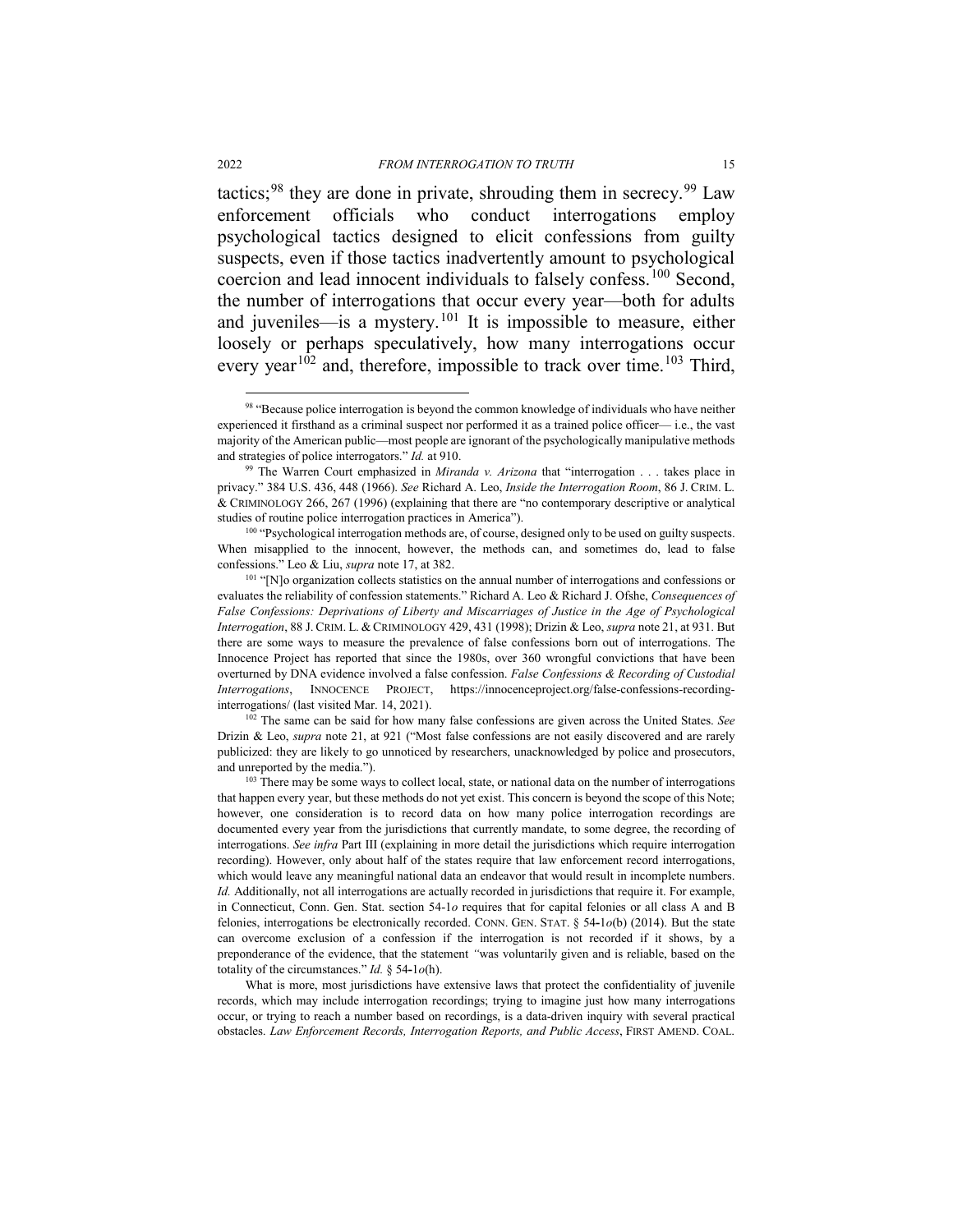law enforcement officials use the same techniques for juveniles and adults.[104](#page-15-0) Whether local agencies have policies that dictate whether there is an entirely separate practice for interrogating juveniles has not been quantified,  $105$  and there is evidence that juveniles are routinely interrogated in the same manner as adults.[106](#page-15-2) This exemplifies the fact that the criminal justice system has treated juveniles like adults, [107](#page-15-3) despite the formal recognition that they are not simply "miniature adults."[108](#page-15-4) For example, the American public often thinks of older juveniles, especially those of color, as being just like adults<sup>[109](#page-15-5)</sup> and therefore deserving of the same treatment, or punishment, as adults.

 <sup>(</sup>June 14, 2009), https://firstamendmentcoalition.org/2009/06/law-enforcement-records-interrogationreports-and-public-access/. Or, alternatively, state laws may bar recording disclosure under the Freedom of Information Act. CONN. GEN. STAT. § 54-1*o*(h)(i) (2014)*.*

<span id="page-15-6"></span><sup>104</sup> Feld, *supra* not[e 26,](#page-6-0) at 432–33.

<span id="page-15-1"></span><span id="page-15-0"></span><sup>&</sup>lt;sup>105</sup> But the International Association of Chiefs of Police (IACP), along with the Center for Wrongful Convictions at Northwestern University, released a guidebook in 2014 that provides more developmentally appropriate methods for interviewing and interrogating juveniles. *Juvenile Interview and Interrogation*, INT'L ASS'N OF CHIEFS OF POLICE, https://www.theiacp.org/resources/document/juvenile-interview-and-interrogation (last visited Mar. 7, 2021). The IACP has provided training to over 2,000 law enforcement professionals in the United States and abroad in practices appropriate for interrogating juveniles. *Id.* It still offers two online training courses in this area. *Id.*

<span id="page-15-2"></span><sup>&</sup>lt;sup>106</sup> The Feld study, would suggest that law enforcement officials routinely employ the same tactics in juvenile interrogations. *See generally* Feld, *supra* note [26.](#page-6-0) Also, a powerful recreation of juvenile interrogations can be viewed in the Netflix miniseries *When They See Us*. This miniseries, directed by Ava DuVernay, spends several minutes recreating the illegal interrogations that led to the wrongful convictions of the Central Park Five, five young boys who were wrongfully convicted of a gruesome rape. *When They See Us: Part One* (Netflix 2019).<br><sup>107</sup> Automatic transfer laws, harsh sentences for juveniles convicted of crimes in adult court,

<span id="page-15-3"></span>juveniles sentenced to death, and mandatory life without parole laws for juveniles who commit certain crimes are historical legal practices in America that have treated juveniles like adults, despite the separate juvenile justice system. Feld, *supra* note [26,](#page-6-0) at 396–97.

<span id="page-15-4"></span><sup>108</sup> J.D.B. v. North Carolina, 564 U.S. 261, 275 (2011) (noting that a child's age is "different" and that children are "susceptible to influence" and "outside pressures").

<span id="page-15-5"></span> $109$  This national mindset has its roots in hyper-criminalization and mass incarceration in the modern era, or from the 1970s and onward. During that time, an increase in crime and criminalization propelled a harsher and resolute national "tough-on-crime" morale. JAMES FORMAN JR., LOCKING UP OUR OWN: CRIME AND PUNISHMENT IN BLACK AMERICA 38–46 (2017). Coupled with this morale is that hypercriminalization and mass incarceration are rooted in systemic racism, and while beyond the scope of this Note, it bears recognition: juveniles, particularly juveniles of color, have borne the brunt of this criminalshift in America, from the War on Drugs to being referred to as "super-predators" and an increase in the number of incarcerated juveniles both in the juvenile justice system and in adult prisons. Tamar R. Birckhead, *The Racialization of Juvenile Justice and the Role of the Defense Attorney*, 58 B.C. L. REV. 379, 410–12 (2017). Essentially, arising from this national trend, albeit with crushing racial injustice, is the "adult time for adult crime" mantra. *Id.* at 409–10. In fact, a 2003 Gallup poll reported that 59% of poll participants, all above the age of eighteen, thought that juveniles between the ages of fourteen and seventeen should be treated the same as adults when they commit violent crimes. Julie Ray, *Public: Adult Crimes Require Adult Time*, GALLUP (Nov. 11, 2003), https://news.gallup.com/poll/9682/public-adultcrimes-require-adult-time.aspx.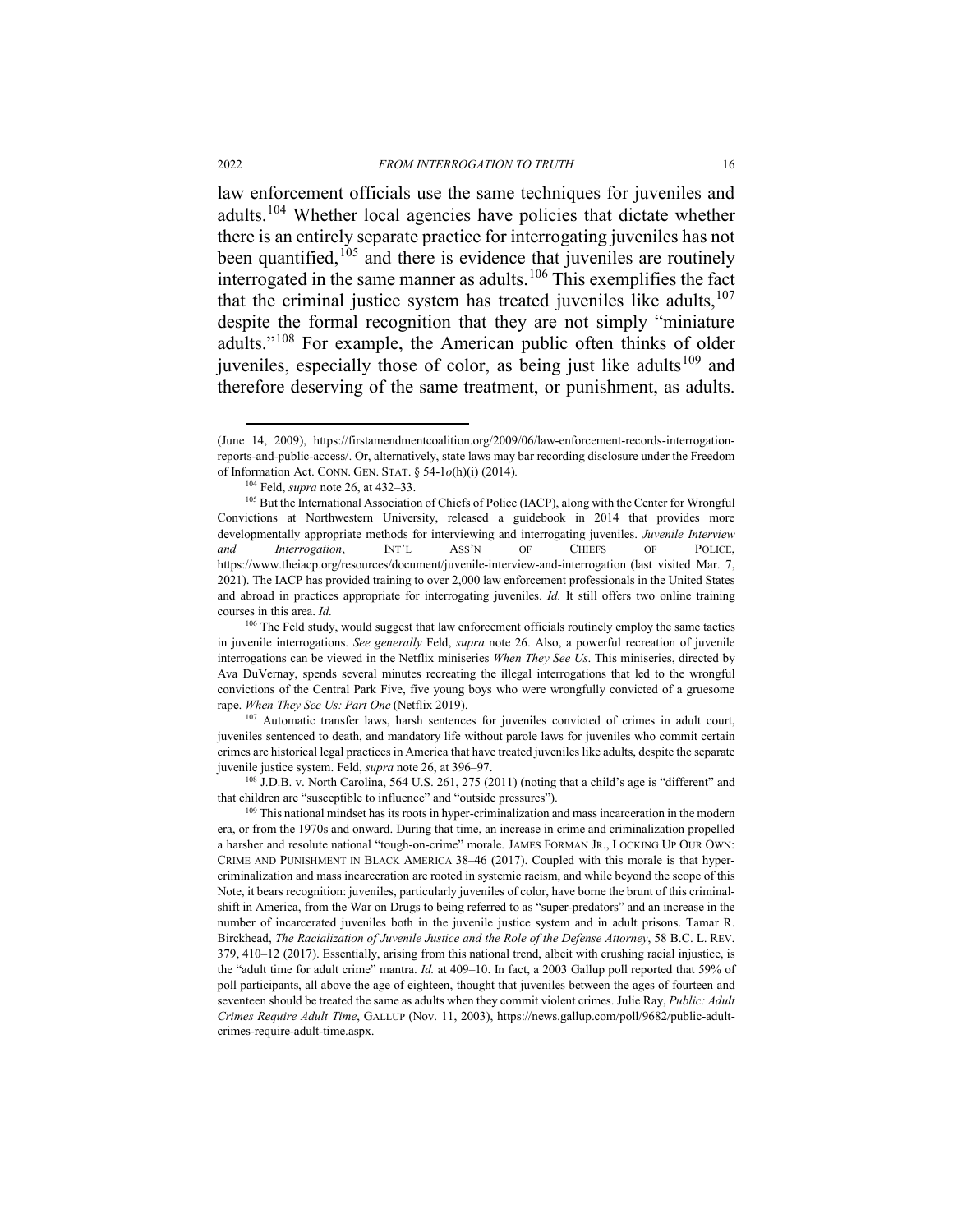In at least some circumstances, this adult-like treatment begins in the interrogation room.

Finally, even if local law enforcement agencies implement policies to alter interrogation tactics when faced with a young suspect, there are institutional realities that would still make complete reform difficult under the current law enforcement scheme. The policing origin story, as a slave patrol mechanism<sup>[110](#page-16-0)</sup> and then as a frontline defender of Jim Crow laws,  $^{111}$  $^{111}$  $^{111}$  has been a centralized theme in both reckoning with the historical relationship that law enforcement has had with marginalized communities and in the demand for police reform.[112](#page-16-2) Historical law enforcement practices and its presence in communities, and the disproportionate, harmful, and generational effects that its actions and mass incarceration have on communities of color, especially young Black men,  $113$  is a force that has catapulted into local and national community action.<sup>[114](#page-16-4)</sup> But as stakeholders—

<span id="page-16-3"></span>N.Y. TIMES (Mar. 10, 2021), https://www.nytimes.com/2020/12/22/us/police-misconductdiscipline.html (noting secrecy, disciplinary issues, and police unions as forces that make the tracking of and accountability for police misconduct difficult); Cheryl W. Thompson, *Fatal Police Shootings of Unarmed Black People Reveal Troubling Patterns*, NPR (Jan. 25, 2021, 5:00 AM), https://www.npr.org/2021/01/25/956177021/fatal-police-shootings-of-unarmed-black-people-revealtroubling-patterns ("The deadly shootings of unarmed Black men and women by police officers in the U.S. have increasingly garnered worldwide attention over the last few years. The 2014 killing of Michael Brown in Ferguson, Mo., sparked a week of protests that catapulted the Black Lives Matter movement into the national spotlight. Since then, tens of thousands of people across the country have taken to the streets to protest police brutality of Blacks by mostly white officers."); Elle Lett, Emmanuella Ngozi Asabor, Theodore Corbin, & Dowin Boatright, *Racial Inequity in Fatal U.S. Police Shootings*, *2015– 2020*, 75 J. EPIDEMIOLOGY & CMTY. HEALTH 394–95 (2020) (showing that the rate of fatal police shootings for Black, indigenous, and people of color (BIPOC) remained constant for at least five years, and that BIPOC have significantly higher death rates compared with Whites in police shootings).

<span id="page-16-4"></span><sup>114</sup> Black Lives Matter, a global political and social movement rooted in protesting raciallymotivated violence, particularly police brutality, has been a significant force in creating national attention and conversation against violence towards Black people. BLACK LIVES MATTER 2020 IMPACT REPORT, https://blacklivesmatter.com/wp-content/uploads/2021/02/blm-2020-impact-report.pdf. Further, the killing of several innocent Black people—including but not limited to the deaths of Breonna Taylor, George Floyd, Elijah McClain, and Ahmaud Arbery—at the hands of law enforcement has gained national attention and strengthened national action. Action has also occurred at the local level. The Louisville Metro Council, for example, banned no-knock search warrants after Breonna Taylor's death. Alisha Haridasani Gupta & Christine Hauser, *New Breonna Taylor Law Will Ban No-Knock Warrants in Louisville, Ky.*, N.Y. TIMES (Sept. 15, 2020), https://www.nytimes.com/2020/06/12/us/breonna-taylor-

<sup>110</sup> FORMAN, *supra* not[e 109,](#page-15-6) at 133. 111 *Id.* 

<span id="page-16-2"></span><span id="page-16-1"></span><span id="page-16-0"></span><sup>&</sup>lt;sup>112</sup> Law enforcement authority "comes not only from the laws and rights the police are there to protect, but also from the badge on their uniform, the weapons they carry, and when applicable . . . their authority comes, at least in part, from the person(s) who called them to the scene in the first place. A police officer is seen as a compelling force; someone who has the authority to coerce another person's behavior." STEPHANIE M. MYERS, DEP'T OF JUST., POLICE ENCOUNTERS WITH JUVENILE SUSPECTS: EXPLAINING THE USE OF AUTHORITY AND PROVISION OF SUPPORT DJ1, <sup>16</sup> (2004). 113 Kim Barker, Michael H. Keller & Steve Eder, *How Cities Lost Control of Police Discipline*,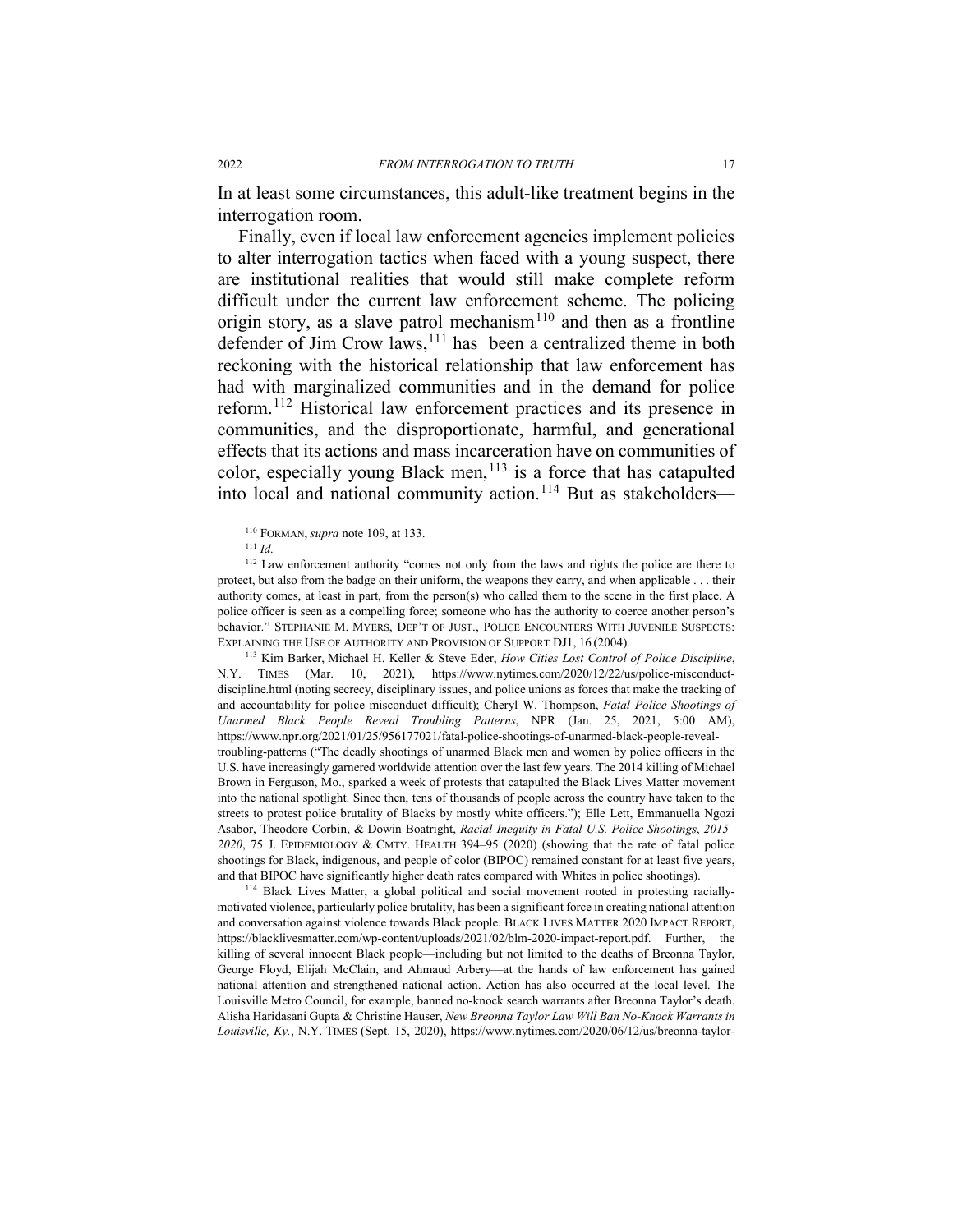state legislatures, city councils, law enforcement agencies, and community members—begin to shift the concept of policing fund appropriation, <sup>[115](#page-17-1)</sup> the treatment of juveniles in the interrogation room must be framed as an issue that is a part of that impending reform. Despite the need for reform, there are current measures seeking to protect juveniles' interests in the interrogation context and in the criminal justice system. They warrant discussion both for their strengths and shortcomings, and they help to shed light on the necessary and proposed structure of institutional reform in the interrogation context.

#### III. CURRENT PROTECTIONS

<span id="page-17-0"></span>Several state legislatures and courts have implemented protections for both adults and juveniles in the interrogation room. These protections have varying degrees of success and all face shortcomings that make them less likely to ignite systemic change in the current interrogation scheme. Various state protections are highlighted throughout, particularly Connecticut, as a model representative of national trends.

### A. *Electronic Video Recording*

In 2014, Connecticut passed a law requiring the audiovisual electronic recording of custodial interrogations, <sup>[116](#page-17-2)</sup> largely to reduce the prevalence of false confessions and wrongful convictions.<sup>[117](#page-17-3)</sup> It

law-passed.html. Several other cities are considering banning no-knock search warrants. Ray Sanchez, *Laws Ending No-Knock Warrants After Breonna Taylor's Death Are a 'Big Deal' But Not Enough,* CNN (Oct. 10, 2020, 6:03 AM), https://www.cnn.com/2020/10/10/us/no-knock-warrant-bans-breonnataylor/index.html.

<span id="page-17-1"></span><sup>115</sup> Dionne Searcey, *What Would Efforts to Defund or Disband Police Departments Really Mean?*, N.Y. TIMES (Dec. 10, 2020), https://www.nytimes.com/2020/06/08/us/what-does-defund-policemean.html.

<sup>116</sup> CONN. GEN. STAT. § 54-1*o*(b) (2014).

<span id="page-17-3"></span><span id="page-17-2"></span><sup>&</sup>lt;sup>117</sup> The Connecticut Supreme Court was concerned about false confessions. "It is apparent, therefore, that a recording requirement would dramatically reduce the number of wrongful convictions due to false confessions, and it also would protect against the use of confessions that are involuntary and, therefore, inherently unreliable. Because a confession constitutes such persuasive evidence of guilt, the value of having a recording of that confession and the interrogation that leads to it cannot be overstated." State v. Lockhart, 4 A.3d 1176, 1209 (Conn. 2010) (Palmer, J., concurring). The Connecticut legislature shared the same concern when passing § 54-1*o.* State v. Christopher S., 257 A.3d 912, 933 (Conn. 2021) ("See 54 H.R. Proc., Pt. 28, 2011 Sess., p. 9481, remarks of Representative Gary Holder-Winfield (. . . "This [b]ill seeks to put in place [an audiovisual] recording of the interrogation such that we can capture and see whether . . . those threats, coercions or intimidations happen[ed].")).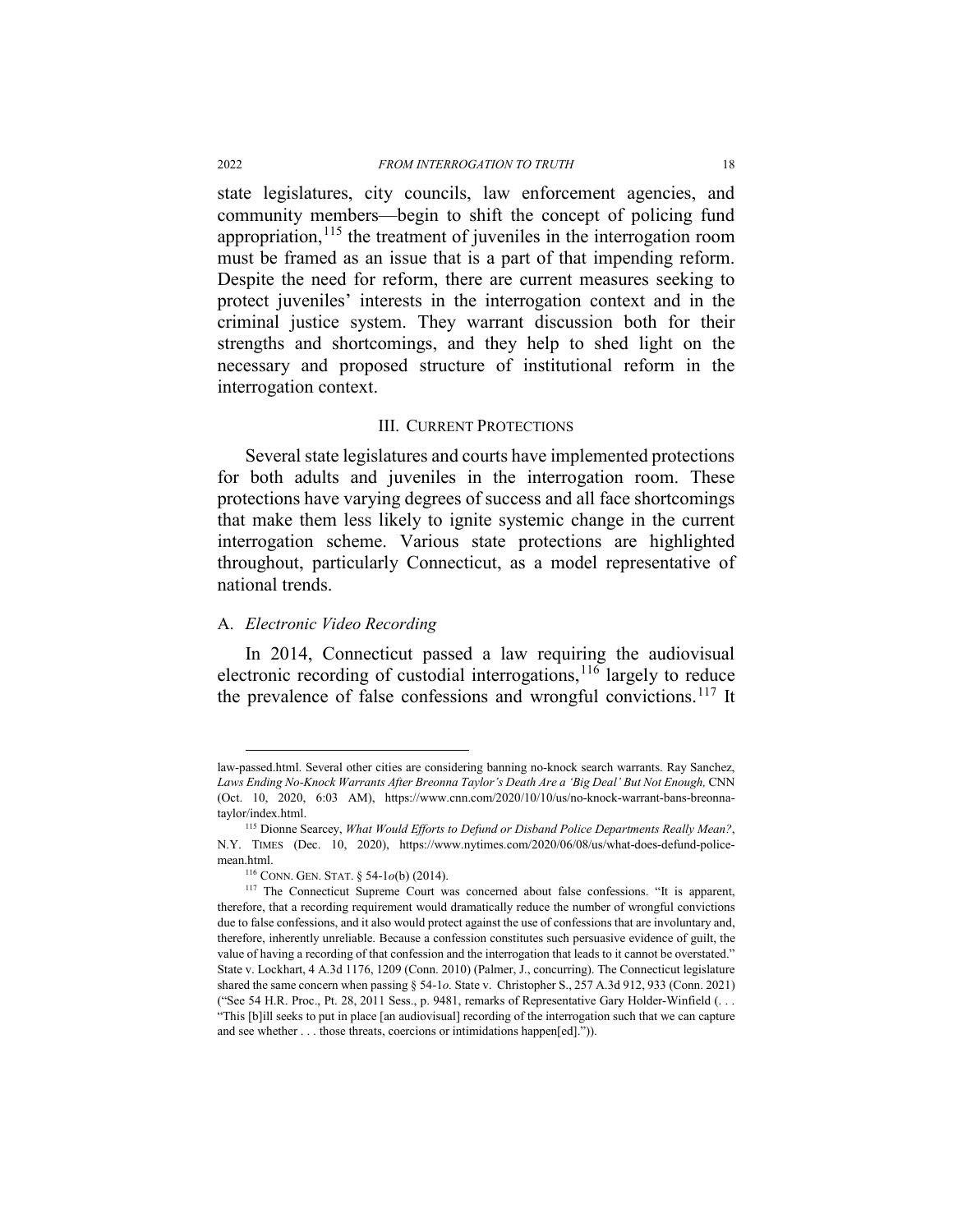requires class A and B felonies interrogations be recorded<sup>[118](#page-18-0)</sup> and dictates that an unrecorded confession is presumed inadmissible against the defendant.<sup>[119](#page-18-1)</sup> The presumption of inadmissibility, however, may be overcome by a preponderance of the evidence that the confession was "voluntarily given and reliable, based on a totality of the circumstances."[120](#page-18-2) Most recently, the Connecticut Supreme Court has held that trial courts are not required to instruct juries to evaluate admitted confessions with "particular caution"[121](#page-18-3) obtained out of compliance with the statute.<sup>[122](#page-18-4)</sup> In other words, unrecorded confessions in contravention of state law can be admitted without a curative measure to ensure that a jury considers law enforcement conduct out of statute compliance. Only serious felony crimes must be recorded, leaving out a swathe of interrogations.

Besides Connecticut, over half of the states and the District of Columbia statutorily require that custodial interrogations be recorded, both for adults and juveniles, and most commonly interrogations of felony crimes. Most of those states, like Connecticut, require that only certain serious felonies be recorded.[123](#page-18-5) A small minority of states take it further: Indiana, New Mexico, Utah, and Wisconsin require it for all *felony* offenses,<sup>[124](#page-18-6)</sup> while Alaska, Arkansas, Minnesota, and Montana require electronic recording for *all* offenses.<sup>[125](#page-18-7)</sup> But California and Oregon only require recording for specific offenses, leaving most interrogations of felony crimes unrecorded.<sup>126</sup>

Video recording interrogations aid in law enforcement accountability<sup>[127](#page-18-9)</sup> and may in fact help to "lift the veil of secrecy from

 <sup>118</sup> CONN. GEN. STAT. § 54-1*o*(b).

<sup>119</sup> *Id.* at § 54-1*o*(d).

<span id="page-18-2"></span><span id="page-18-1"></span><span id="page-18-0"></span><sup>120</sup> *Id.* at § 54-1*o*(h). *See also Christopher S.*, 257 A.3d at 923 (noting that the defendant's confession must be given "pursuant to a knowing, intelligent, and voluntary waiver of the defendant's *Miranda* rights" and the second part of the voluntariness test and the determination of reliability is based on a totality of the circumstances.)

<span id="page-18-3"></span><sup>&</sup>lt;sup>121</sup>Christopher S., 257 A.3d at 938. The trial court, however, may give an instruction at its discretion. *Id.* at 941.

<span id="page-18-4"></span><sup>&</sup>lt;sup>122</sup> *See id.* at 296. ("We do not believe that it is necessary to mandate a jury instruction in all cases, when the state must already overcome the presumption of inadmissibility.").

<span id="page-18-5"></span><sup>123</sup> *The Past, Present, and Future of Interrogation Recording Requirements in the U.S.*, CASECRACKER (Jan. 15, 2019), https://www.casecracker.com/2019/01/15/the-past-present-and-futureof-interrogation-recording-requirements-in-the-u-s/. 124 *Id.* 

 $125$  *Id.* 

<span id="page-18-9"></span><span id="page-18-8"></span><span id="page-18-7"></span><span id="page-18-6"></span><sup>&</sup>lt;sup>126</sup> *Id.* "California only mandates recording if a juvenile is suspected of murder, and in Oregon, only when a) someone is suspected of aggravated murder, is b) facing a mandatory minimum offense, or is c), a juvenile who will be processed in adult criminal court." *Id.* 

 $127$  *Id.*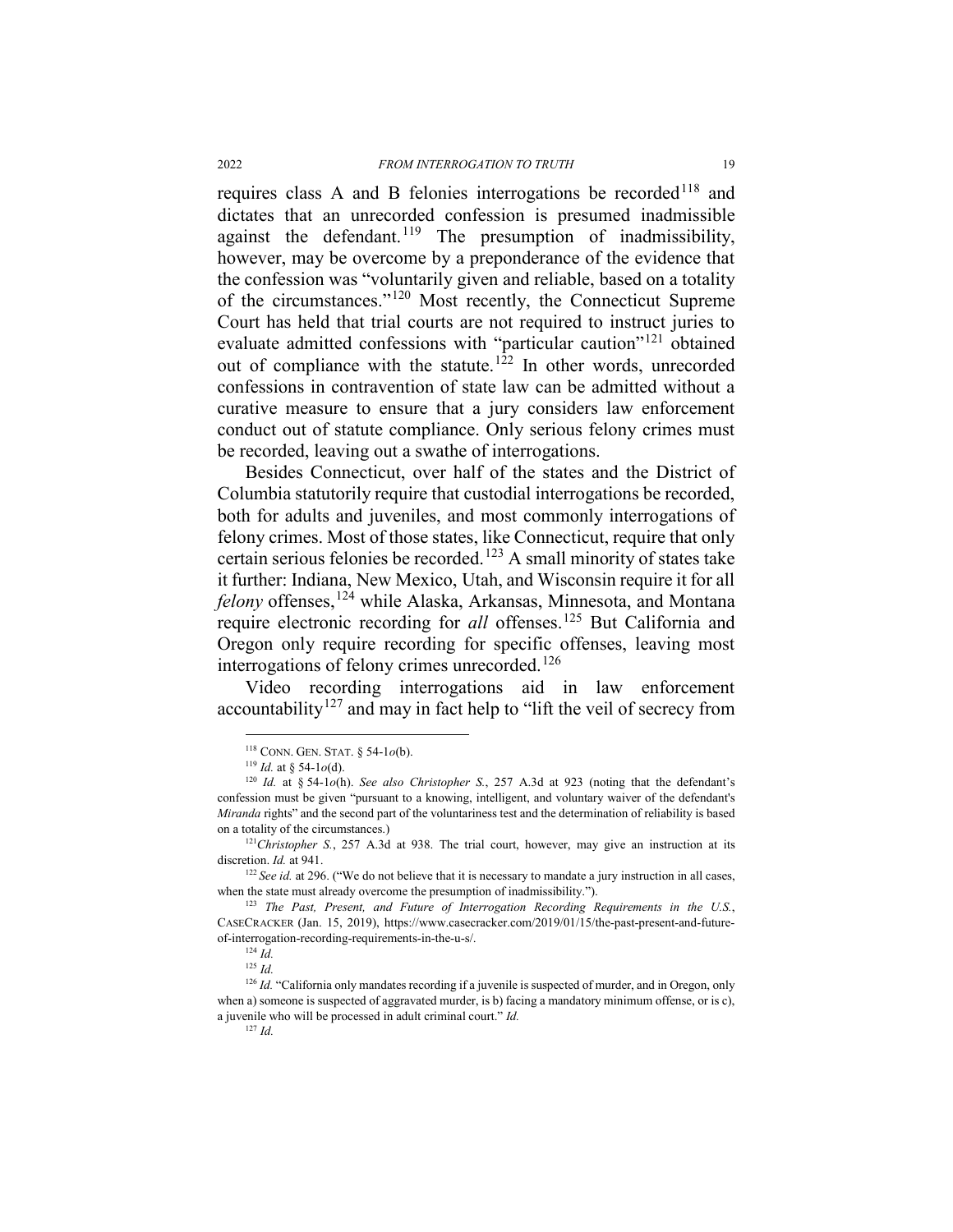<span id="page-19-0"></span>the interrogation process in favor of the principle of transparency."[128](#page-19-1) All states should statutorily require the video recording of custodial interrogations for most offenses to aid in promoting transparency,  $129$ yet this measure falls short in a critical way. Statutes provide only retroactive relief if an interrogation is not recorded, usually by excluding that confession from evidence, after some harm has already occurred.[130](#page-19-3) Yet many state statutes, like Connecticut's, provide that an unrecorded confession in contravention of state law can still be admitted into evidence.[131](#page-19-4) Michigan, New York, North Carolina, and Wisconsin do, however, require that trial courts give a cautionary jury instruction if an unrecorded confession is admitted (in some cases, where the state overcomes a presumption of inadmissibility).<sup>[132](#page-19-5)</sup> Finally, while recording interrogations may keep law enforcement on high alert of their conduct, it does not necessarily prevent coercive methods, such as deception and lying; these harms still uniquely affect juveniles.[133](#page-19-6) In short, video recording interrogations is a necessary tool, but it is one that would aid, not drive, critical reform.

 <sup>128</sup> Kassin et al., *supra* not[e 92,](#page-13-0) at 25.

<span id="page-19-2"></span><span id="page-19-1"></span><sup>129</sup> *See* Saul Kassin & David Thompson, *Videotape All Police Interrogations*, N.Y. TIMES (Aug. 1, 2019), https://www.nytimes.com/2019/08/01/opinion/police-interrogations-confessions-record.html. (discussing the benefits to the requirement that custodial interrogations be video-recorded).

<span id="page-19-3"></span><sup>&</sup>lt;sup>130</sup> The failure to record an interrogation in contravention of state law may result in the exclusion of a confession, but suspects or criminal defendants must convince a court to exclude it, after charges have already been filed as a result of the confession. A confession itself can and likely will trigger the adversary criminal process, such as the filing of criminal charges, the attachment of the right to counsel, and an arraignment. At that point, many harms can occur, such as arrest and jailing, the loss of income, the inability to care for a child or other family members, and stigma from arrest.<br><sup>131</sup> *See* CONN. GEN. STAT. § 54-1*o*(h) (2014) (codifying that the presumption of inadmissibility of

<span id="page-19-4"></span>an unrecorded interrogation can be overcome by requiring that the state show by a preponderance of the evidence that a statement "was voluntarily given and is reliable, based on the totality of the circumstances."); People v. Clark, 948 N.W.2d 604, 624 (Mich. Ct. App. 2019) (noting that for unrecorded interrogations in violation of state statute, the trial court, as a remedy, will provide a jury instruction in lieu of exclusion); VT. STAT. ANN. tit*.* 13, § 5585(c)(2) (2015) (providing that unrecorded interrogations are generally admissible, where the trial court shall provide "cautionary instructions to the jury"); N.Y. CRIM. PROC. LAW § 60.45(3)(b) (McKinney 2018) (providing that the failure to record an interrogation is not the sole basis for exclusion); *see* Kassin & Thompson, *supra* note [129](#page-19-0) ("At a time when just about everyone is armed with a portable video camera, and false confessions are a known stark reality, there are no excuses. Yet many states fail to implement this remedy. And in some states that do, you could drive a truck through the loopholes that excuse the failure to do so."). <sup>132</sup> Michigan, New York, North Carolina, and Wisconsin require cautionary jury instructions. State

<span id="page-19-5"></span>v. Christopher S., 257 A.3d 912, 940 (Conn. 2021).

<span id="page-19-6"></span><sup>&</sup>lt;sup>133</sup> *See supra* not[e 17](#page-4-0) (discussing the Brendan Dassey case, where his confession was recorded, and the coercive tactics were apparent).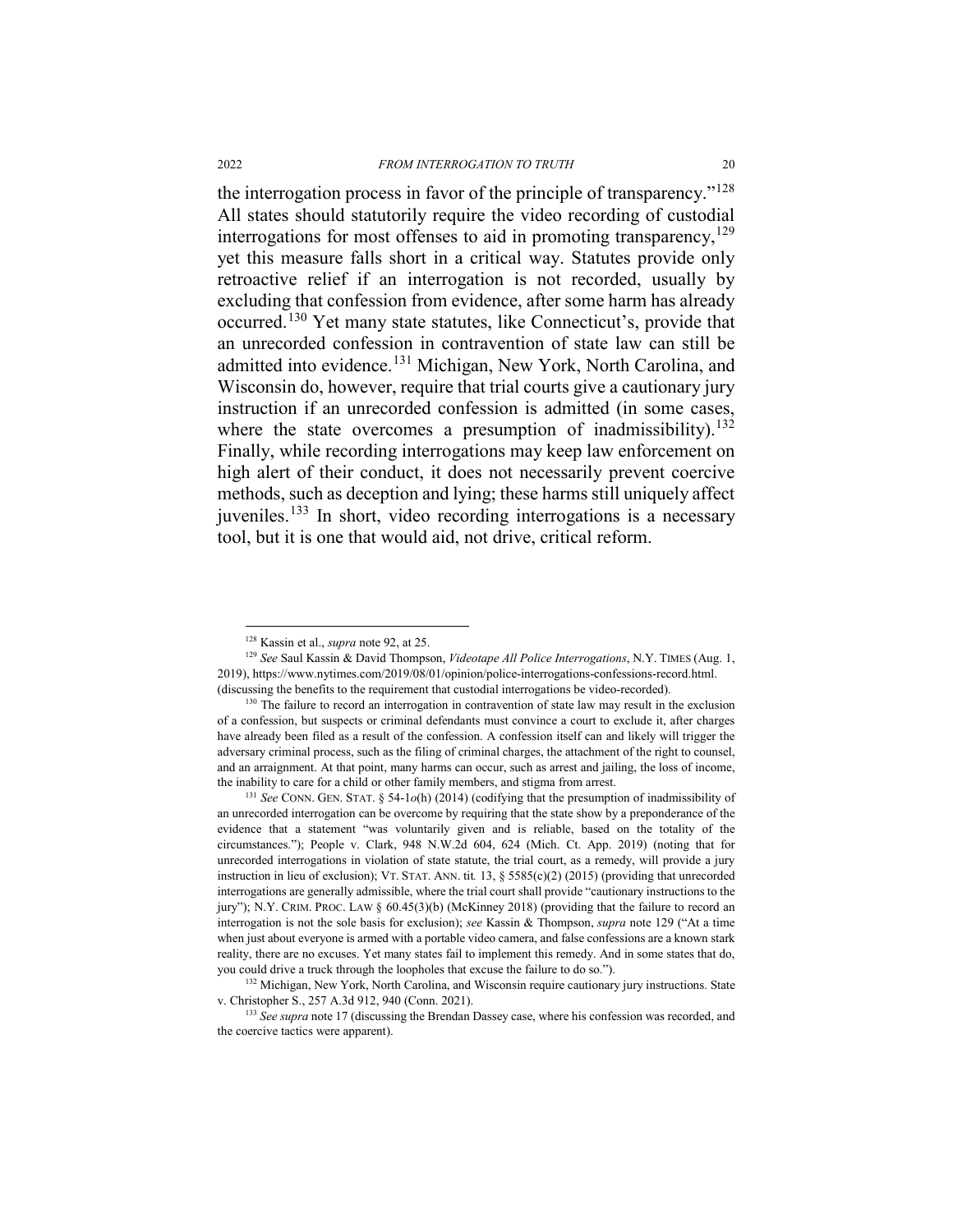## B. *"Raise the Age" Laws*

<span id="page-20-12"></span><span id="page-20-0"></span>Another legislative protection, which almost every state has adopted, is a "raise the age" law.<sup>[134](#page-20-1)</sup> These laws increase the age at which a youth is automatically transferred to the adult criminal justice system—usually eighteen.<sup>[135](#page-20-2)</sup> When an older youth commits a crime and would normally be shepherded into the adult criminal justice system, a "raise the age" law allows them to remain in the juvenile justice system, family court, or other courts. $136$ 

<span id="page-20-11"></span><span id="page-20-10"></span>For example, in North Carolina, most eighteen-year-olds are eligible to remain solely within the juvenile justice system.<sup>[137](#page-20-4)</sup> Vermont allows most youths up to the age of eighteen, and some youths up to the age of twenty-two, to go to family court for certain crimes.[138](#page-20-5) California Senate Bill 889 proposed that eighteen *and* nineteen-year-olds stay within the juvenile justice system for most charged offenses.[139](#page-20-6) In 2007, Connecticut "raised the age" to eighteen.<sup>[140](#page-20-7)</sup> Since 2010, when the legislation went into effect, there has been a drop in juvenile arrests in Connecticut,  $141$  but while juvenile crime has decreased, it is still unknown if "raise the age laws" have been a primary driver in that trend.<sup>[142](#page-20-9)</sup> Schools have also seen a reduction in suspensions, arrests, incarceration, and juvenile case

<span id="page-20-1"></span> <sup>134</sup> At least forty-three states have "raise the age" laws. Eli Hager, *In Some States, Raising the Age for Adult Court Is the Easy Part*, MARSHALL PROJECT (Sept. 27, 2016, 10:00 PM), https://www.themarshallproject.org/2016/09/27/in-some-states-raising-the-age-for-adult-court-is-theeasy-part.

<span id="page-20-2"></span><sup>&</sup>lt;sup>135</sup> Dana Goldstein, *Who's a Kid?*, MARSHALL PROJECT (Oct. 27, 2016, 6:00 AM), https://www.themarshallproject.org/2016/10/27/who-s-a-kid (noting that most typically, states raise the age to eighteen when passing this legislation).

<span id="page-20-3"></span><sup>&</sup>lt;sup>136</sup> For example, in New York, there are various non-criminal courts that hear juvenile criminal cases. For many sixteen- and seventeen-year-olds in New York, their cases are heard in family court. *Raise The Age: Fact Sheet*, N.Y.C. MAYOR'S OFF. OF CRIM. JUST. (Jan. 2019), http://criminaljustice.cityofnewyork.us/wp-content/uploads/2019/01/RTA-Fact-Sheet\_January-2019.pdf.

<span id="page-20-4"></span><sup>137</sup> *Raise the Age - NC*, N.C. DEP'T OF PUB. SAFETY, https://www.ncdps.gov/ourorganization/juvenile-justice/key-initiatives/raise-age-nc#what-changes-will-raise-the-age-bring (last visited Mar. 16, 2021). 138 Goldstein, *supra* not[e 135.](#page-20-0)

<span id="page-20-6"></span><span id="page-20-5"></span><sup>&</sup>lt;sup>139</sup> Sen. Nancy Skinner Announces Bill to Raise the Age to Be Tried as an Adult., SEN. NANCY SKINNER (Jan. 28, 2020), https://sd09.senate.ca.gov/news/20200128-sen-nancy-skinner-announces-billraise-age-be-tried-adult.

<sup>140</sup> Goldstein, *supra* note [135.](#page-20-0)

<span id="page-20-9"></span><span id="page-20-8"></span><span id="page-20-7"></span><sup>141</sup> Charles E. Loeffler & Aaron Chalfin, *Estimating the Crime Effects of Raising the Age of Majority*, 16 CRIMINOLOGY & PUB. POL'Y 45, 50 (2017).

<sup>142</sup> *Id.*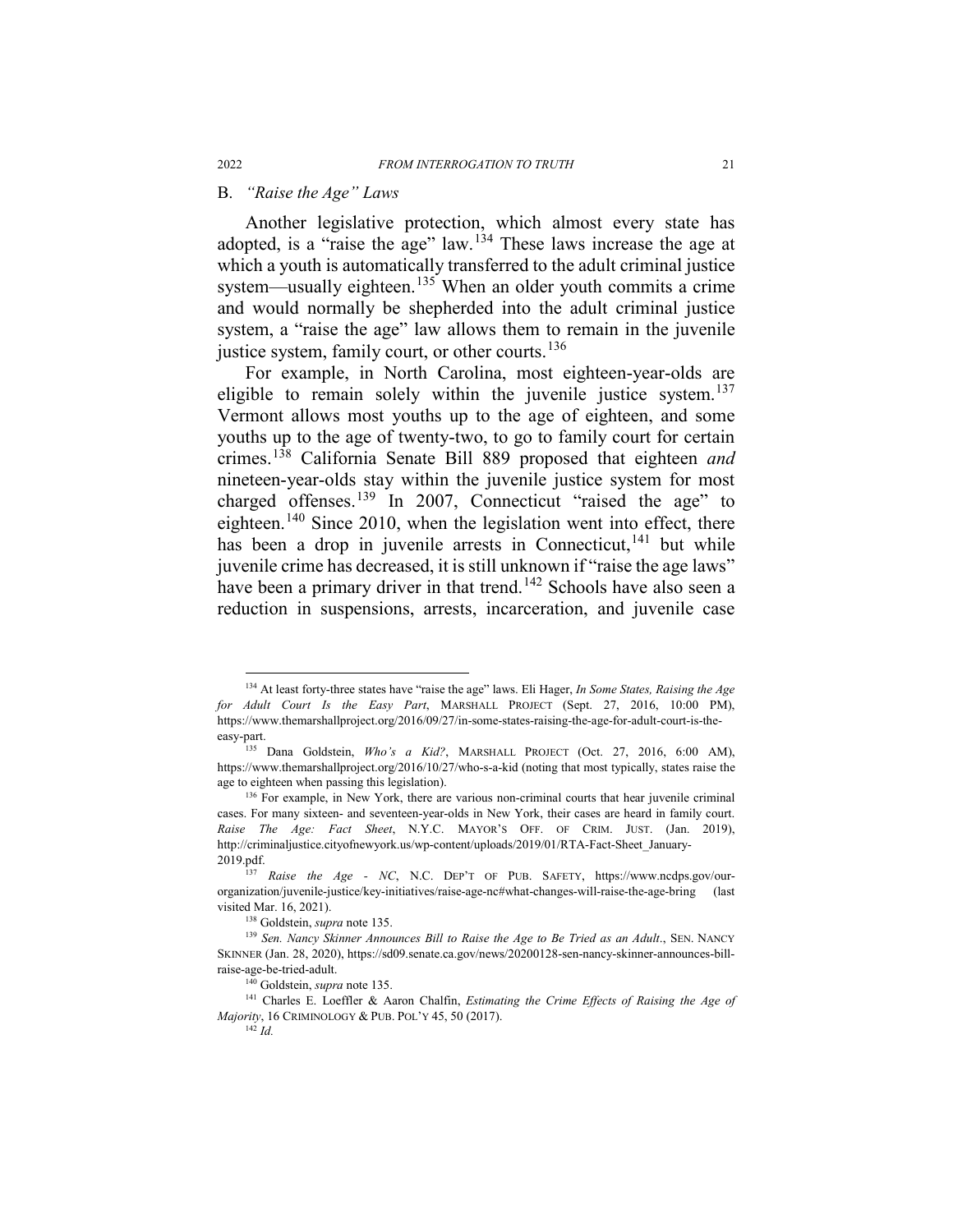transfers to the adult criminal system.<sup>[143](#page-21-0)</sup> Still, youth between fifteen and eighteen who are charged with committing certain A and B felony crimes automatically have their cases transferred to adult court, with few exceptions to this automatic transfer.<sup>[144](#page-21-1)</sup> In 2016, then-governor Dannel Malloy proposed to raise the age to twenty-one.<sup>[145](#page-21-2)</sup>

But Georgia, Texas, and Wisconsin draw the line at sixteen, and are the last three states in the country to draw the line at such a young age.[146](#page-21-3) That might soon change. Georgia's "raise the age" House Bill 272 is moving forward in the state House, and will go to the full House for further debate in  $2021$ .<sup>[147](#page-21-4)</sup> The bill would permit most seventeenyear-olds (except those who commit certain violent crimes) to remain in the juvenile justice system.<sup>[148](#page-21-5)</sup> Texas State Rep. Harold Dutton of Houston has reintroduced House Bill 967, which, "in all but the most serious cases," would keep seventeen-year-olds in the juvenile justice system.<sup>[149](#page-21-6)</sup> Finally, Wisconsin Governor Evers included a plan in his 2021 state budget proposal to "raise the age" to eighteen for most crimes and to close certain juvenile detention facilities, as fewer juveniles enter both the juvenile and adult justice systems.<sup>[150](#page-21-7)</sup>

<span id="page-21-9"></span>Traction for "raise the age" laws has increased in part because punitive consequences are passed on in favor of rehabilitation and services geared toward recidivism, which are aimed at serving juvenile needs.[151](#page-21-8) "Raise the age" laws are a critical example of how

<span id="page-21-0"></span><sup>&</sup>lt;sup>143</sup> Brian Evans, *Celebrating Ten Years of 'Raising the Age' in Connecticut*, CAMPAIGN FOR YOUTH JUST. (Feb. 10, 2020), http://campaignforyouthjustice.org/news/blog/item/celebrating-ten-years-ofraising-the-age-in-connecticut.

<sup>144</sup> CONN. GEN. STAT. § 46b-127(a)(1) (2021).

<sup>145</sup> Goldstein, *supra* not[e 135.](#page-20-0)

<span id="page-21-3"></span><span id="page-21-2"></span><span id="page-21-1"></span><sup>146</sup> Anne Teigen, *Juvenile Age of Jurisdiction and Transfer to Adult Court Laws*, NAT'L CONF. STATE LEGISLATURES (Apr. 8, 2021), https://www.ncsl.org/research/civil-and-criminal-justice/juvenileage-of-jurisdiction-and-transfer-to-adult-court-laws.aspx. 147 Jeff Amy, *House Bill Would Raise Age for Adult Crimes to 18 in Georgia*, U.S. NEWS (Feb. 18,

<span id="page-21-4"></span><sup>2021),</sup> https://www.usnews.com/news/best-states/georgia/articles/2021-02-18/house-bill-would-raiseage-for-adult-crimes-to-18-in-georgia.

 $148$  *Id.* 

<span id="page-21-6"></span><span id="page-21-5"></span><sup>&</sup>lt;sup>149</sup> Bill Would Raise Age of Criminal Responsibility to 18 in Texas, IMPRINT (Jan. 8, 2021, 6:55 AM), https://imprintnews.org/justice/bill-raise-age-criminal-responsibility-18-texas/50774. 150 *ACLU of Wisconsin Endorses Budget Proposal to Raise the Age for Adult Criminal Charges to* 

<span id="page-21-7"></span>*<sup>18</sup>*, ACLU WIS. (Feb. 17, 2021, 9:45 AM), https://www.aclu-wi.org/en/news/aclu-wisconsin-endorsesbudget-proposal-raise-age-adult-criminal-charges-18; Briana Reilly, *Gov. Tony Evers Proposes New Framework to Close, Replace Youth Prisons in the Budget*, CAP. TIMES (Feb. 18, 2021), https://madison.com/ct/news/local/govt-and-politics/gov-tony-evers-proposes-new-framework-to-close-

<span id="page-21-8"></span>replace-youth-prisons-in-his-budget/article\_5a2d26ed-911e-5b1c-be31-42b3e30289dd.html. 151 *Raising the Age: Shifting to a Safer and More Effective Juvenile Justice System*, JUST. POL'Y INST. 1, 8–9 (Mar. 7, 2017),

http://www.justicepolicy.org/uploads/justicepolicy/documents/raisetheage.fullreport.pdf.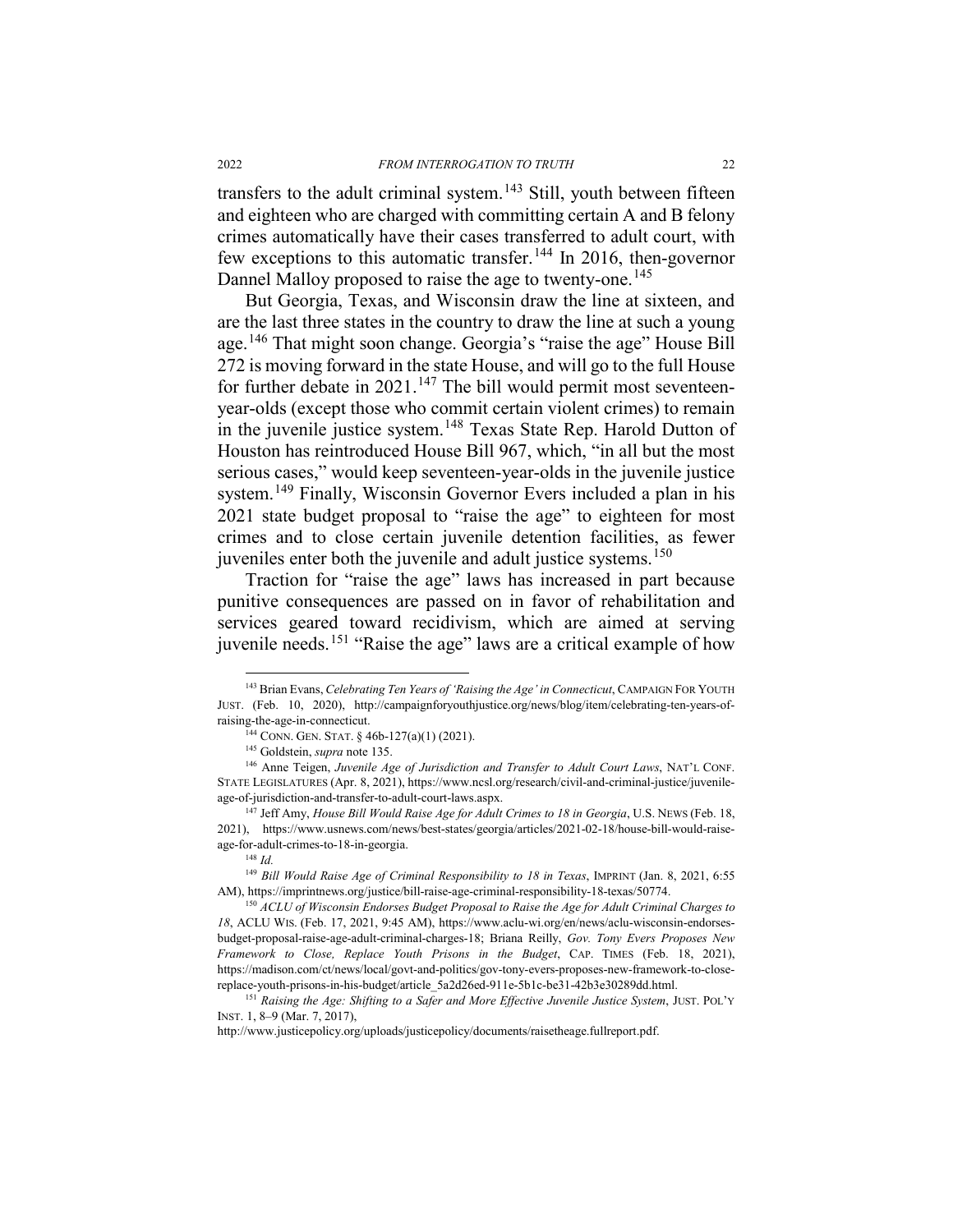state legislatures are beginning to recognize youth vulnerabilities and exposure to harm in the adult criminal system.[152](#page-22-0) The laws have also contributed to the decrease in the number of juveniles and young people generally in the criminal justice system.[153](#page-22-1) In this way, several state leaders have vocalized goals to keep youthful defendants out of prison and have addressed efforts to mitigate mass incarceration and racial inequality in the justice system.<sup>[154](#page-22-2)</sup>

While there have been several successes with these laws recently, their shortcomings have caused concern among policy advocates. They may prevent juvenile cases from being *automatically* transferred to adult criminal court in some cases, but there are typically exceptions.[155](#page-22-3) Many sixteen and seventeen-year-olds are still routed to the adult criminal justice system if they commit certain violent felonies. Also, while "raise the age" laws prevent many youthful defendants from awaiting trial in a local jail and prevent adult prison terms, they may simply re-route youthful offenders to juvenile detention centers which function similarly to adult prisons or do not provide adequate education, rehabilitation services, and job training, which are necessary to avoid recidivism.<sup>[156](#page-22-4)</sup> For example, South Carolina's main juvenile detention center utilizes solitary

<span id="page-22-5"></span><span id="page-22-0"></span><sup>&</sup>lt;sup>152</sup> "People under the age of 25 who are sentenced as adults have been found to have worse outcomes and are put in far greater danger than those processed in the juvenile system . . . a child is five times more likely to be sexually assaulted in prison than in a juvenile facility and nine times more likely to attempt suicide." ACLU WIS., *supra* note [150.](#page-21-9)

<span id="page-22-1"></span><sup>153</sup> *See* JUST. POL'Y INST., EXECUTIVE SUMMARY: RAISING THE AGE: SHIFTING TO A SAFER AND MORE EFFECTIVE JUVENILE JUSTICE SYSTEM 9 (2017), https://justicepolicy.org/wpcontent/uploads/justicepolicy/documents/raisetheagesummary\_final\_3\_6\_16.pdf (documenting that juvenile crime has declined, especially in states that have "raised the age"). "Raise the age" laws have helped to decrease both the youth who are excluded from juvenile justice centers as well as those who end up in adult prison. *Id.* at 4.

<span id="page-22-2"></span><sup>&</sup>lt;sup>154</sup> Former Connecticut Governor Dannel Malloy, has supported "raise the age" legislation and has tracked its progress in reducing the number of juvenile criminal cases. *Id.* at 5. Former Louisiana Governor John Bel Edwards has lauded "raise the age" laws' success at mitigating recidivism. *Gov. Edwards Praises Committee Passage of Raise the Age Act*, OFF. OF THE GOVERNOR (Apr. 12, 2016), https://gov.louisiana.gov/news/edwards-praises-committee-passage-of-raise-the-age-act. California State Senator Nancy Skinner has been a long-time advocate of "raise the age" laws and introduced a bill which sought to raise the age to twenty in some cases. *Sen. Nancy Skinner Announces Bill to Raise the Age to Be Tried as An Adult*, *supra* not[e 139.](#page-20-10)

<span id="page-22-3"></span><sup>&</sup>lt;sup>155</sup> For example, in North Carolina, juveniles charged with certain felony offenses are transferred to adult court. RAISE THE AGE, *supra* not[e 136.](#page-20-11)

<span id="page-22-4"></span><sup>156</sup> *See* Hager, *supra* not[e 134](#page-20-12) (detailing how youths are funneled into juvenile detention centers); Wendy Sawyer, *Youth Confinement: The Whole Pie 2019*, PRISON POL'Y INITIATIVE (Dec. 19, 2019), https://www.prisonpolicy.org/reports/youth2019.html (explaining how the majority of youth in detention facilities are in "locked" facilities and are restrictively confined); Lori L. Hall, *Correctional Education and Recidivism: Toward a Tool for Reduction*, 66 J. CORR. EDUC. 4, 13, 25 (2015) (concluding that education and educational programs for youth mitigate recidivism).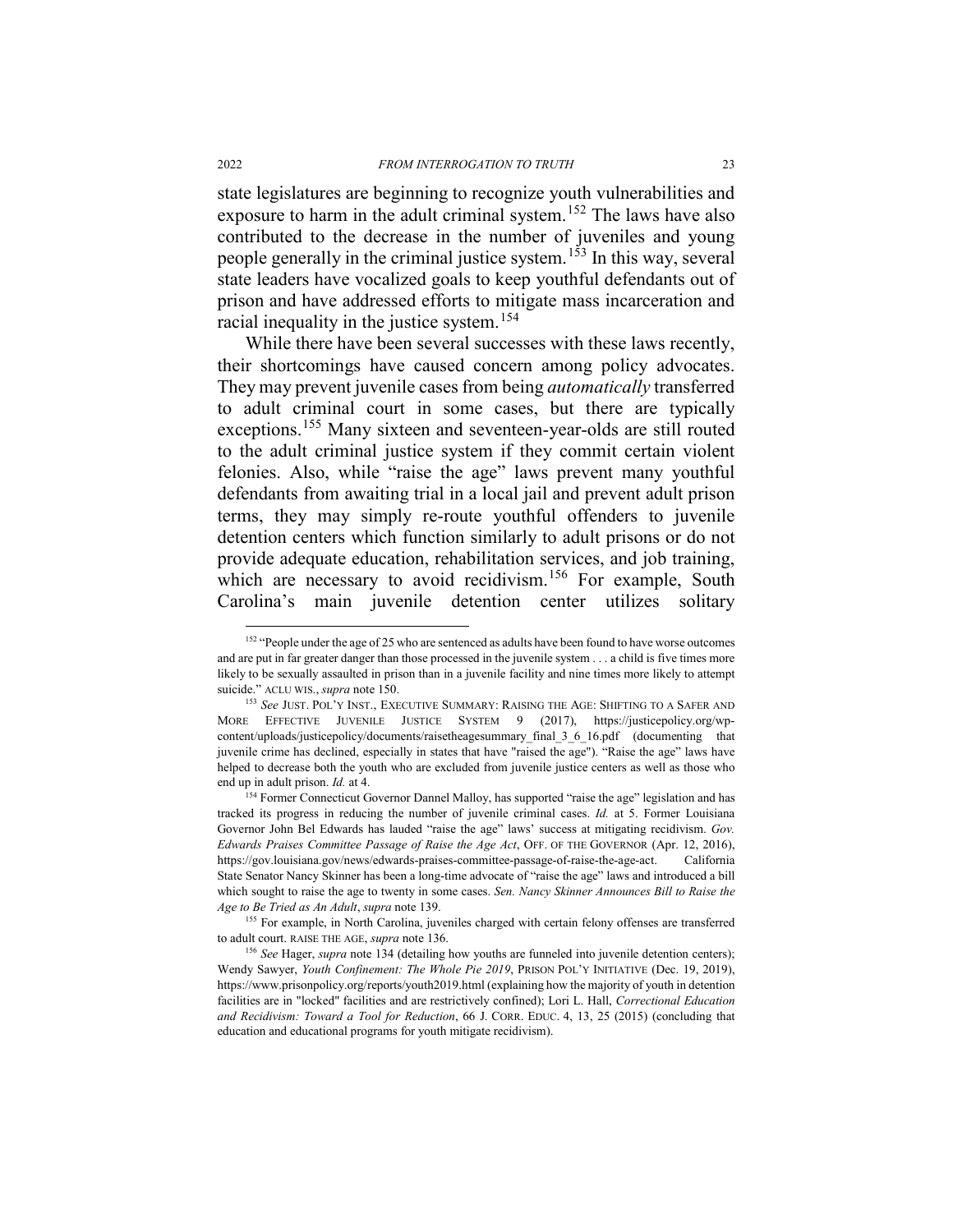confinement and shackling on the juveniles held there, and has "small, concrete cells."[157](#page-23-0) Further, the Prison Policy Initiative tracks the data: most juveniles held in juvenile detention facilities are held in large and "locked" facilities, which frequently use handcuffs, shackles, cells, and isolation-like punishment, such as solitary confinement.<sup>[158](#page-23-1)</sup> Finally, and most critical for the scope of this Note, "raise the age" laws do not redirect youthful suspects away from the interrogation room or concern law enforcement conduct in that context. The reform that is being sought after through "raise the age" laws should not simply reshape the punishment-driven justice system but should seek to reform the concept of that system entirely.<sup>[159](#page-23-2)</sup>

#### C. *The "Special Care" Standard*

In the judicial context, the United States Supreme Court has carved out critical protections for juveniles in the confession context, and not just in the broader criminal justice context. In addition to determining that *Miranda* warnings are a Fifth Amendment right for juveniles,<sup>[160](#page-23-3)</sup> the Supreme Court has adopted a "special care" standard<sup>[161](#page-23-4)</sup> as a judicial safeguard in determining the voluntariness of juvenile confessions. Under the "special care" standard, courts use a totality of the circumstances approach<sup>[162](#page-23-5)</sup> to evaluate the circumstances around a juvenile confession, such as law enforcement

 <sup>157</sup> Hager, *supra* not[e 134.](#page-20-12)

<sup>158</sup> Sawyer, *supra* not[e 156.](#page-22-5)

<span id="page-23-0"></span><sup>&</sup>lt;sup>159</sup> See infra Part IV (arguing that neutral specialists, such as social workers, should be involved in

<span id="page-23-3"></span><span id="page-23-2"></span><span id="page-23-1"></span>the interrogation process, and that the concept of interrogation should shift to a less adversarial process).<br><sup>160</sup> See Feld, supra not[e 68,](#page-10-11) at 223 n.12 (noting that Fare v. Michael C. assumed without deciding that *Miranda* warnings apply to juveniles).

<span id="page-23-4"></span><sup>&</sup>lt;sup>161</sup> The Supreme Court has carved out this standard over time in various cases. The Court first articulated this standard in *Hayley v. Ohio*, where Justice Douglas, writing the plurality opinion, acknowledged that the interrogation tactics were inappropriate for the fifteen-year-old suspect. 332 U.S. 596, 599 (1948). In *Gallegos v. Colorado*, the Court determined that a suspect's age is a "crucial factor" in determining the voluntariness of a confession. 370 U.S. 49, 53 (1962). Then, in *Fare v. Michael C.*, the Court reiterated that "evaluation of the juvenile's age, experience, education, background, and intelligence" are factors in evaluating a juvenile's understanding and waiver of the *Miranda* rights. 442 U.S. 707, 725 (1979). Finally, and most recently, the Court further reaffirmed the special care standard in *J.D.B. v. North Carolina*, holding that age is a critical factor in a *Miranda* analysis. 564 U.S. 261, 265 (2011).

<span id="page-23-5"></span><sup>&</sup>lt;sup>162</sup> "The most common features of the states' formulations of the totality test are: consideration of the child's age, intelligence, education and mental condition; whether a parent or other adult advisor is present; prior experience with courts or law enforcement, if any; and the nature of the questioning (including the length, tone, accusatory nature, police tactics, and time and place of questioning)." Kenneth J. King, *Waving Childhood Goodbye: How Juvenile Courts Fail to Protect Children from Unknowing, Unintelligent, and Involuntary Waivers of* Miranda *Rights*, 2006 WIS. L. REV. 431, 455 (2006).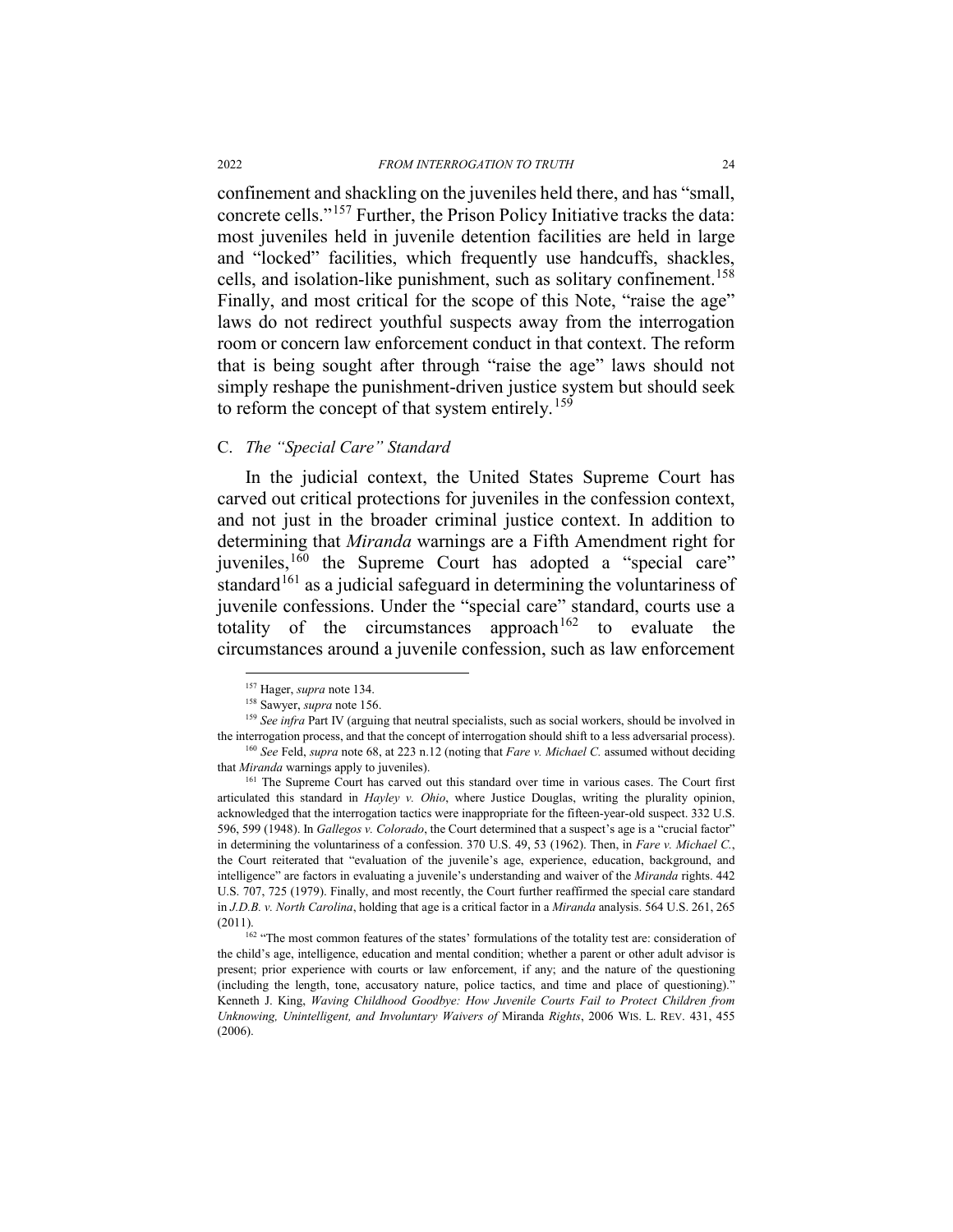conduct and a youth suspect's own unique circumstances and abilities.[163](#page-24-1) While state and federal judges consider relevant factors in determining the voluntariness of a confession and whether a juvenile made a "voluntar[y], knowing[], and intelligent[]" *Miranda* waiver, <sup>[164](#page-24-2)</sup> as with all judicial remedies, it is retrospective and applied varyingly by judges across states and circuits.<sup>[165](#page-24-3)</sup> A juvenile confession could be deemed "voluntary" in one court but perhaps would not in the one next door. This approach does represent a concerted effort by the Supreme Court to strengthen and protect juvenile vulnerabilities and rights in a way that recognizes and highlights their unique differences from adults.<sup>[166](#page-24-4)</sup> Further, the advent of the "special care" standard has led to more strident statements by the Supreme Court in contexts outside of Fifth Amendment jurisprudence,  $167$  which can serve as the basis for a more robust and expansive approach to reforming how those under eighteen are treated in the criminal justice system. A more robust and expansive approach can reshape how juveniles are treated within the criminal context and would leave more room to reconsider other critical aspects of how the criminal justice system functions.<sup>[168](#page-24-6)</sup>

The aforementioned measures are not an exhaustive list of protections aimed to serve juvenile interests in the interrogation context, but they do serve as the foundational exemplars for institutional reform.

### IV. LOOKING AHEAD AT INSTITUTIONAL REFORM

<span id="page-24-0"></span>Outside of Fifth Amendment jurisprudence, the Supreme Court has provided a basis for instituting reform for juveniles in the interrogation context. In the Eighth Amendment punishment context, the Court has drawn clearer distinctions between adults and juveniles,

<sup>&</sup>lt;sup>163</sup> *Id.* at 455, 469-70.

<sup>164</sup> *J.D.B*., 564 U.S. at 270.

<span id="page-24-3"></span><span id="page-24-2"></span><span id="page-24-1"></span><sup>&</sup>lt;sup>165</sup> In a "totality of the circumstances" approach to judicial standards, state and circuit courts inevitably will put various weight on different factors on a case-by-case basis.

<span id="page-24-4"></span><sup>&</sup>lt;sup>166</sup> "We have observed that children 'generally are less mature and responsible than adults[;]' that they 'often lack the experience, perspective, and judgment to recognize and avoid choices that could be detrimental to them[;]' that they 'are more vulnerable or susceptible to . . . outside pressures' than adults[;] and so on." *J.D.B.*, 564 U.S. at 272 (citations omitted) (quoting *Eddings v. Oklahoma*, 455 U.S. 104, 115–16 (1982); *Roper v. Simmons*, 543 U.S. 551, 569 (2005)). 167 *See infra* Part IV (explaining the importance of Eighth Amendment jurisprudence in the juvenile

<span id="page-24-5"></span>context).

<span id="page-24-6"></span><sup>&</sup>lt;sup>168</sup> For example, the perpetuation of violence in prisons, law enforcement official misconduct, systemic inequality, trauma, and mass incarceration should be further dismantled through the window of reimaging juvenile justice.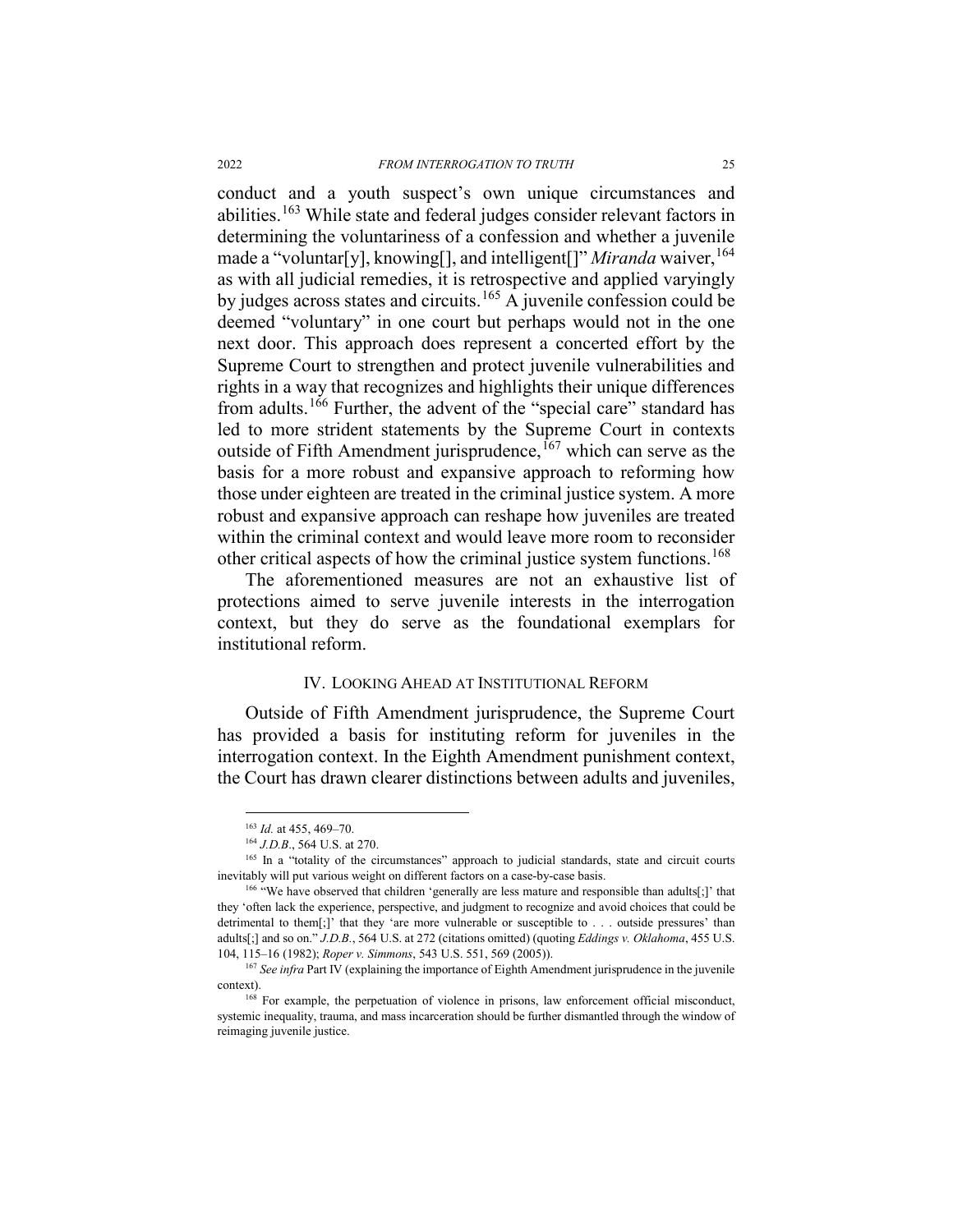which suggests that the unique juvenile status and interests can be recognized in a more nuanced way.[169](#page-25-0) The Supreme Court's trifecta of Eighth Amendment juvenile cases, *Roper v. Simmons*, [170](#page-25-1) *Graham v. Florida*, [171](#page-25-2) and *Miller v. Alabama*[172](#page-25-3) have begun to lay that framework; in each decision, the Court offers, briefly, the illuminating psychological, cognitive, social, and behavioral distinctions between adults and juveniles $173$  in order to draw a line in sentencing and punishing under the Eighth Amendment. These cases cast juveniles in a more vulnerable and distinct light<sup> $174$ </sup> to show that they should not be overly punished given their age.[175](#page-25-6) Various state legislatures and courts have implemented broader juvenile protections in the criminal justice system in light of these cases.<sup>[176](#page-25-7)</sup> These three key decisions represent how the Supreme Court is beginning to more seriously consider how juveniles are treated in the criminal justice system, and

<span id="page-25-4"></span><span id="page-25-3"></span><span id="page-25-2"></span><span id="page-25-1"></span><span id="page-25-0"></span><sup>173</sup> "It is difficult even for expert psychologists to differentiate between the juvenile offender whose crime reflects unfortunate yet transient immaturity, and the rare juvenile offender whose crime reflects irreparable corruption." *Roper*, 543 U.S. at 573. "[P]arts of the brain involved in behavior control continue to mature through late adolescence . . . . Juveniles are more capable of change than are adults, and their actions are less likely to be evidence of irretrievably depraved character than are the actions of adults. . . [f]rom a moral standpoint it would be misguided to equate the failings of a minor with those of an adult, for a greater possibility exists that a minor's character deficiencies will be reformed" (internal quotations omitted). *Graham*, 560 U.S. at 68. <sup>174</sup> "[W]e require it to take into account how children are different, and how those differences

<span id="page-25-5"></span>counsel against irrevocably sentencing them to a lifetime in prison." *Miller*, 567 U.S. at 480. *Graham*  discusses how juveniles have difficulty weighing the long-term consequences of their actions and their rebellion. *Graham*, 560 U.S. at 78.<br><sup>175</sup> "By requiring that all children convicted of homicide receive lifetime incarceration without

<span id="page-25-6"></span>possibility of parole, regardless of their age and age-related characteristics and the nature of their crimes, the mandatory-sentencing schemes before us violate this principle of proportionality, and so the Eighth Amendment's ban on cruel and unusual punishment." *Miller*, 567 U.S. at 489.

<span id="page-25-7"></span><sup>176</sup> These decisions have sprung a national shift in how juveniles are treated in the criminal justice system when it comes to punishment. For example, *Montgomery v. Louisiana* held that the rule announced in *Miller* was substantive, rendering it retroactive. 577 U.S. 190, 212 (2016). This was a key win for juveniles who were sentenced to life without the possibility of parole pre-*Miller. Id.* at 736 ("[H]owever, prisoners like Montgomery must be given the opportunity to show their crime did not reflect irreparable corruption; and, if it did not, their hope for some years of life outside prison walls must be restored."). Further, the Supreme Court of Nebraska has held that the *Miller* rule applies to prisoners whose convictions were upheld on appeal. State v. Mantich, 842 N.W.2d 716, 731–32 (Neb. 2014). Lastly, state legislatures have implemented reform. California passed the "Fair Sentencing for Youth Act," which eliminated life without the possibility of parole for juveniles and allowed prisoners convicted of a crime as juveniles to petition for a sentence review after serving fifteen years, if they were sentenced to life in prison without the possibility of parole pre-*Miller.* CAL. PENAL CODE § 1170 (West 2013).

 <sup>169</sup> Dailey & Rosenbury, *supra* not[e 90,](#page-13-9) at 1564–65.

<sup>170</sup> 543 U.S. 551 (2005).

 $^{171}$  560 U.S. 48 (2010).<br> $^{172}$  567 U.S. 460 (2012).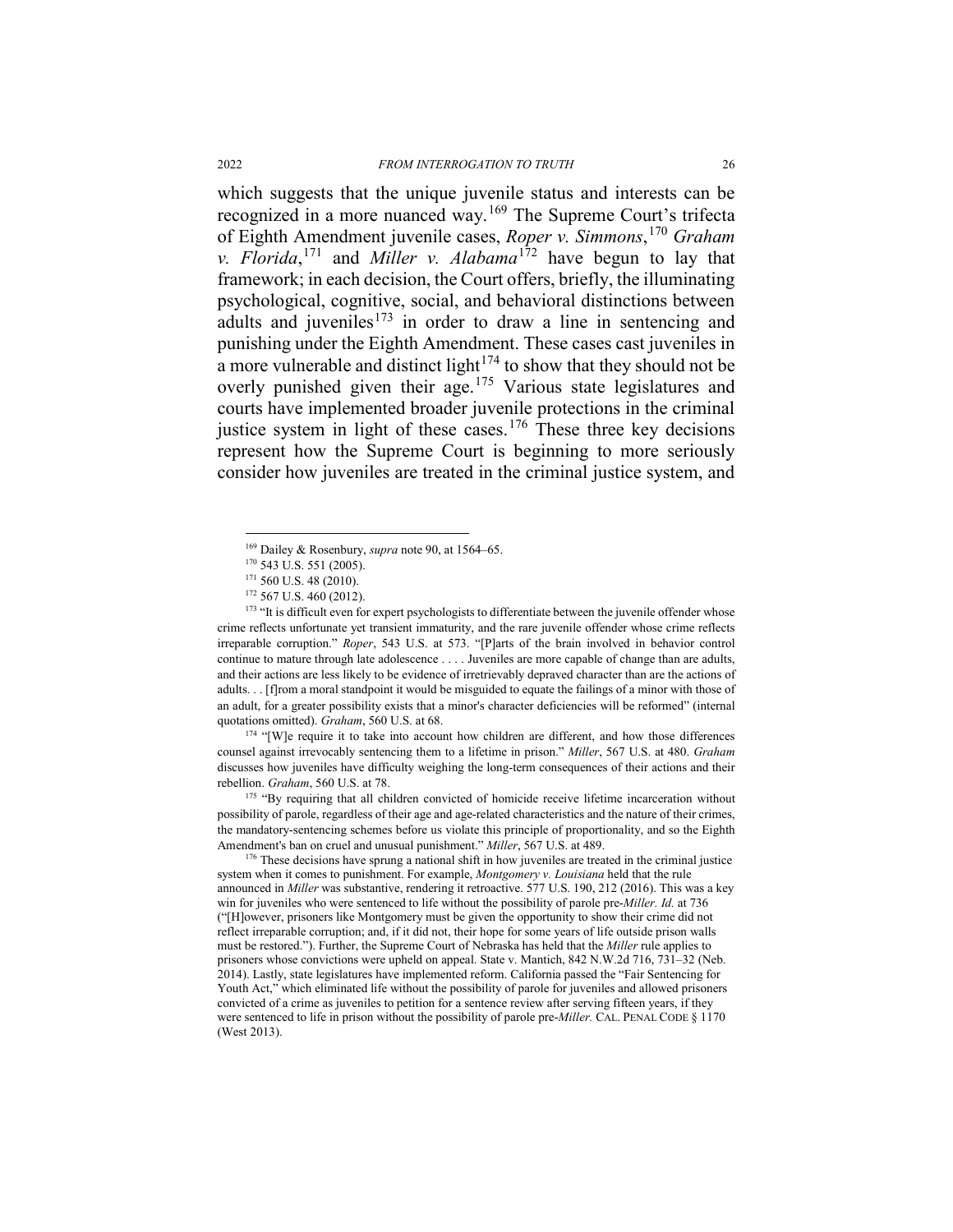how legislatures, agencies, and other entities can follow suit and expand that concept.

This is especially meaningful when considering the current national reckoning that the United States is facing.[177](#page-26-0) Summer 2020 presented a wave of protests, where thousands of people united against violence against Black individuals, and particularly violence perpetrated by the state and law enforcement.[178](#page-26-1) Critically, the criminal justice system is a fundamental perpetrator in institutional violence against historically vulnerable communities, especially Black individuals, who are overrepresented in prison and disproportionately targeted by the criminal justice system.<sup>[179](#page-26-2)</sup> So, when framing this reckoning alongside the shift that the three Eighth Amendment cases represent and their efforts to limit state power in punishing juveniles, <sup>[180](#page-26-3)</sup> there is momentous opportunity to ask: what else must be reimagined? Viewing juvenile interrogations through *that* lens puts interrogation tactics, power dynamics, and the harmful and disproportionate consequences of juvenile interrogations in a different light.

Reforming how juvenile interrogations take place and their purpose is not far-removed from the current reconceptualization of law enforcement function. There is a current push to have individuals like social workers and other professionals respond to social issues that do not solely rely or necessarily rely on armed law enforcement.<sup>[181](#page-26-4)</sup> Across the United States, dozens of cities are

<span id="page-26-0"></span><sup>&</sup>lt;sup>177</sup> These protests mounted after the killing of George Floyd by law enforcement officer Derek Chauvin, where afterward several protests arose in Minneapolis, demanding that the officer be charged and for institutional reform against the justice system. Derrick Bryson Taylor, *George Floyd Protests: A Timeline*, N.Y. TIMES (Oct. 2, 2021), https://www.nytimes.com/article/george-floyd-proteststimeline.html. Protests around the country followed suit (and across the world) and also honored the lives of other innocent Black victims, such as Breonna Taylor and Ahmaud Abery. *Id.* 

<span id="page-26-1"></span><sup>178</sup> Helier Cheung, *George Floyd Death: Why US Protests Are So Powerful this Time Around*, BBC NEWS (June 8, 2020), https://www.bbc.com/news/world-us-canada-52969905; *Criminal Justice Fact Sheet*, NAACP, https://www.naacp.org/criminal-justice-fact-sheet/ (last visited Nov. 4, 2021).

<span id="page-26-2"></span><sup>179</sup> *Criminal Justice Fact Sheet*, NAACP , https://www.naacp.org/criminal-justice-fact-sheet/ (last visited Oct. 11, 2021)

<span id="page-26-3"></span><sup>180</sup> Daryl V. Atkinson, *A Revolution of Values in the U.S. Criminal Justice System*, CTR. AM. PROGRESS (Feb. 27, 2018), https://www.americanprogress.org/issues/criminal-

justice/news/2018/02/27/447225/revolution-values-u-s-criminal-justice-system/ (arguing that over time, the purported purpose of the criminal justice system has shifted from rehabilitation to harsh punishment).

<span id="page-26-4"></span><sup>&</sup>lt;sup>181</sup> "A city-by-city review by VICE News turned up several examples. New Orleans has outsourced its response to minor traffic accidents to a private company. Eugene, Oregon, sends a small team consisting of a medic and a crisis worker to one-fifth of all 911 calls. Florida's Miami-Dade County puts a tax on restaurants and uses the proceeds to help move the homeless into shelters and on to permanent housing." Greg Walters, *These Cities Replaced Cops with Social Workers, Medics, and People Without*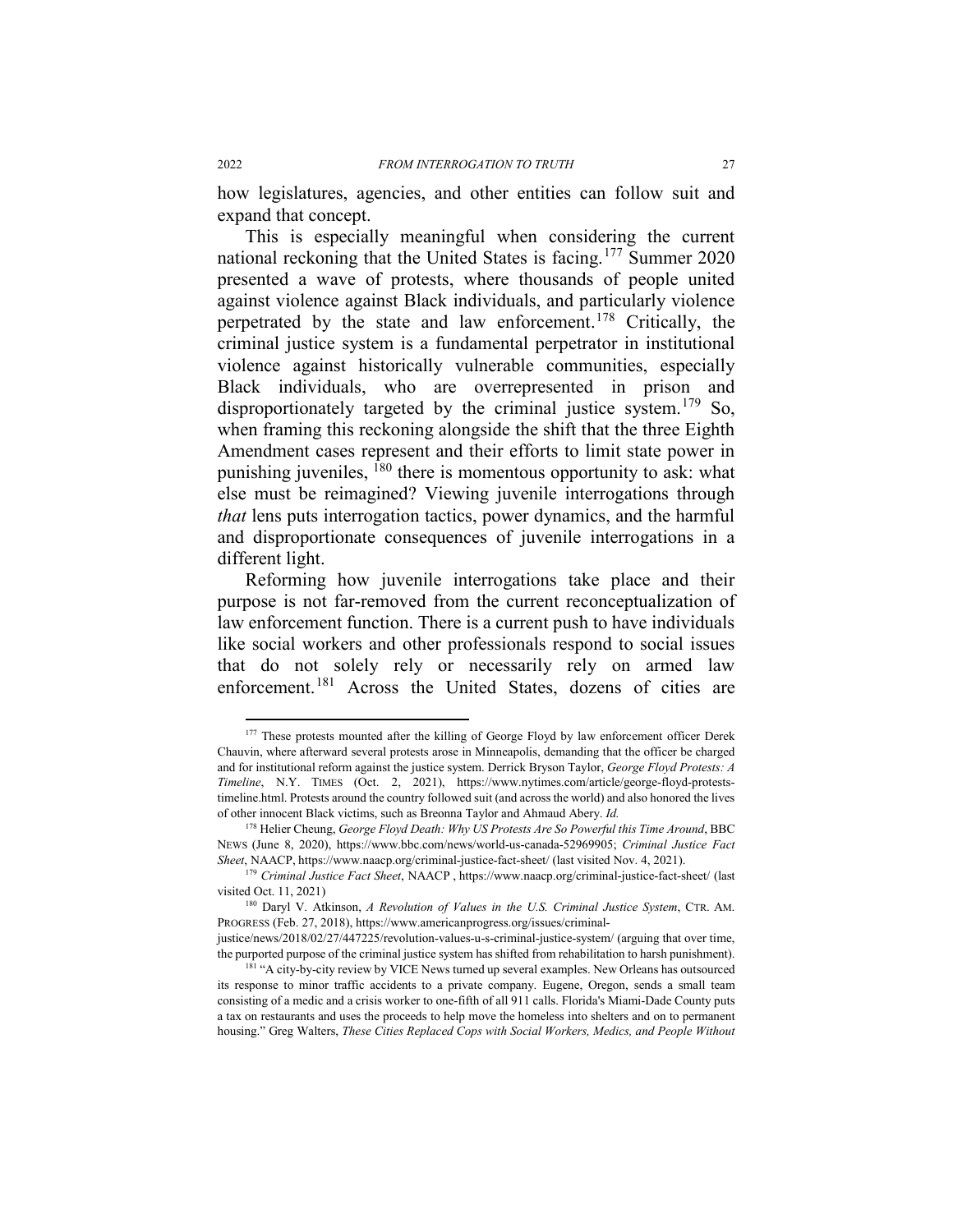transforming who responds to certain social issues and how they are addressed.<sup>[182](#page-27-0)</sup> Other trained specialists and community-specific programs now respond to and address mental health crises, homelessness issues, and minor drug possession or other petty offenses instead of law enforcement officials.[183](#page-27-1) While reform is happening across the United States, most notably in scenarios outside of issues of serious crime, it does not mean that addressing crime directly (i.e., through interrogations) cannot adopt a similar approach. As society considers a massive reconceptualization of law enforcement, it can also reconsider how it thinks about crime and how it is addressed, especially in the juvenile context. In this way, law enforcement officials should not act as the sole gatekeepers of juvenile custodial interrogations. Fully rethinking how juveniles are interrogated and changing that on a fundamental level serves significant societal interests. It reshapes the purpose of interrogations, at least in the juvenile context, and can mitigate harmful interrogation consequences.[184](#page-27-2) It can also create a framework for accountability and data-driven results that can be used to improve and alter interrogation methods.

Instead, neutral specialists, such as social workers or other specialists who have training in psychological development and behavior should have a primary role in the process. These specialists should work *with* law enforcement, but not *for* it, and remain employees of the state, city, or other third-party agencies. They would maintain a professional relationship with law enforcement officials in order to both understand the facts of the crime that the juvenile is suspected of committing, and also understand the integrity and seriousness both of juvenile vulnerability and interests, the risk of coercion that is inherent in the interrogation process, and the criticalness of the truth-seeking process. But these specialists would conduct the interview process themselves; to that effect, transparency would be critical. The truth of the process should be shared with juveniles so that they understand that the specialists will ask questions about the crime in question, but law enforcement officials will be able

 $\ddot{\phantom{a}}$ 

<span id="page-27-2"></span><span id="page-27-1"></span><span id="page-27-0"></span>*Guns*, VICE (June 12, 2020), https://www.vice.com/en/article/y3zpqm/these-cities-replaced-cops-withsocial-workers-medics-and-people-without-guns. 182 *Id.*

<sup>183</sup> *Id.*

<sup>&</sup>lt;sup>184</sup> *See supra* Part III (discussing the prevalence of false confessions and wrongful convictions).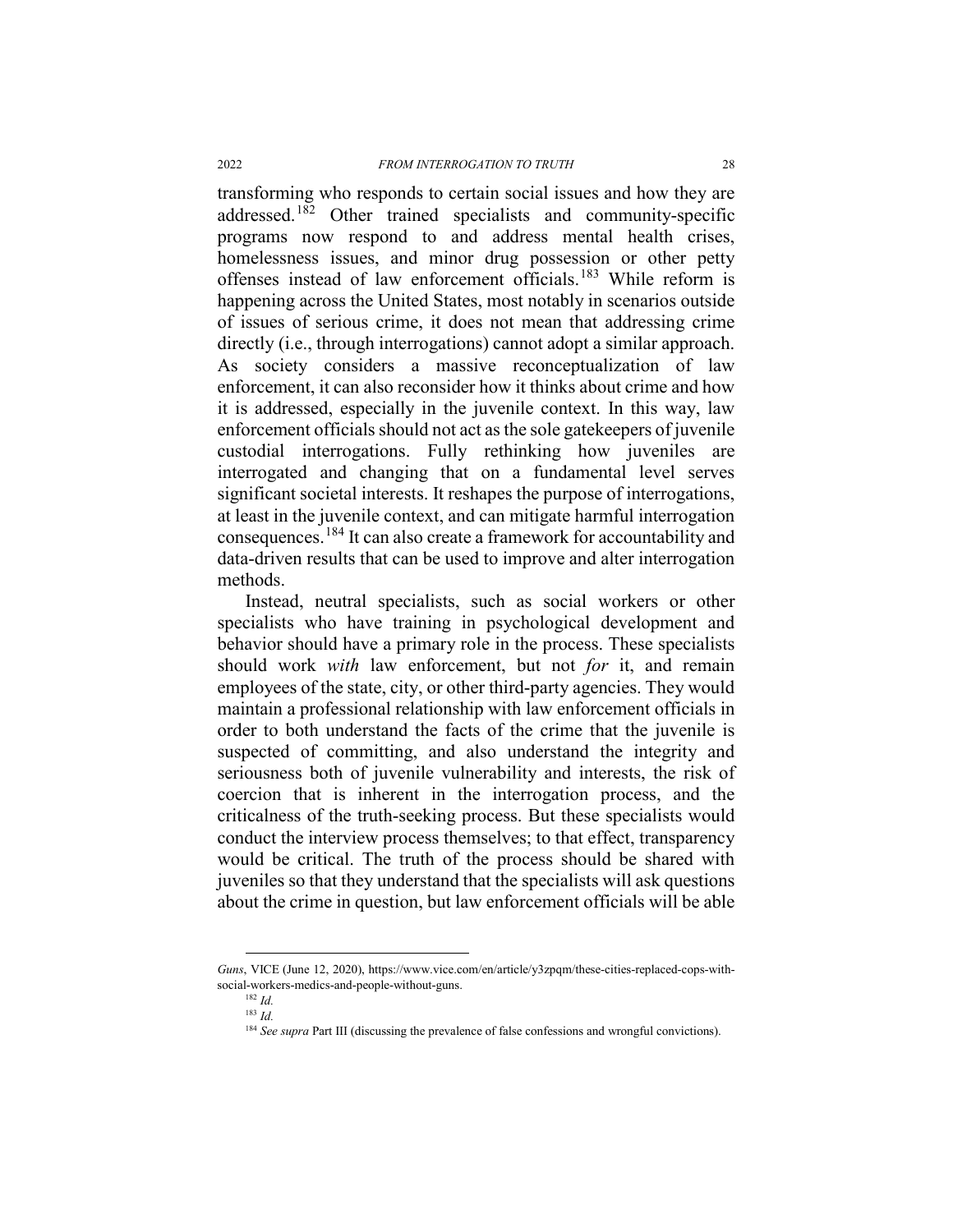to observe from another room. In this way, officials will be able to fully observe and use this information for their investigation.

This critical change would also aid in shifting the purpose of interrogations from getting a confession to getting to the truth.<sup>[185](#page-28-0)</sup> More specifically, trained specialists should conduct direct questioning of juveniles, and not be permitted to lie or use deceptive tactics. Specialists would not be permitted to use the Reid Technique, but rather utilize their specialized training to elicit truthful statements. This would mean asking open-ended questions,<sup>[186](#page-28-1)</sup> avoiding suggestiveness,<sup>[187](#page-28-2)</sup> and acting as an investigative interviewer rather than an interrogator. The purpose of this reformed "interrogation" would be to get to the truth of a crime or incident, and the youth suspect's involvement (if any), rather than only to elicit a confession. Further, such a questioning process would have a chief goal of avoiding psychological coercion and eliminate coercive tactics. Lying and deception should be disallowed as tactics, and instead, specialists should rely on psychological and behavioral training that is appropriate for the juvenile's age and abilities. Since interrogation tactics are designed to be used on guilty suspects, they can severely be misapplied to innocent individuals.<sup>[188](#page-28-3)</sup> To eliminate their use on those who are younger than eighteen would be a step to recognize juvenile vulnerability in the interrogation context. While a comprehensive policy would be moving away from the use of psychologically coercive tactics (and specialists would be trained to *not* use those tactics), state legislatures or the courts should create laws or judicial standards that would officially disallow deception and lying to a juvenile in the interrogation room. Reshaping how interrogations happen and the language used would both ensure that innocent individuals do not falsely confess and protect juvenile interests by eliminating coercive techniques.

Further, specialists who work outside of the law enforcement arena, and who have training in social work or psychology would also

<span id="page-28-0"></span><sup>&</sup>lt;sup>185</sup> "The purpose of interrogation is therefore not to discern the truth, determine if the suspect committed the crime, or evaluate his or her denials. Rather, police are trained to interrogate only those suspects whose culpability they 'establish' on the basis of their initial investigation." Kassin et al., *supra*  not[e 44,](#page-8-8) at 6.

<span id="page-28-3"></span><span id="page-28-2"></span><span id="page-28-1"></span><sup>&</sup>lt;sup>186</sup> "Closed-ended questions state what the interviewer thinks rather than what the [juvenile] knows." DONALD N. DUQUETTE, ANN M. HARALAMBIE & VIVEK S. SANKARAN, CHILD WELFARE LAW AND PRACTICE: REPRESENTING CHILDREN, PARENTS, AND STATE AGENCIES IN ABUSE, NEGLECT, AND DEPENDENCY CASES 92 (3d ed. 2016). 187 *Id.* at 88 (noting that avoiding suggestiveness maximizes productivity). 188 Leo & Liu, *supra* note [18,](#page-4-6) at 382.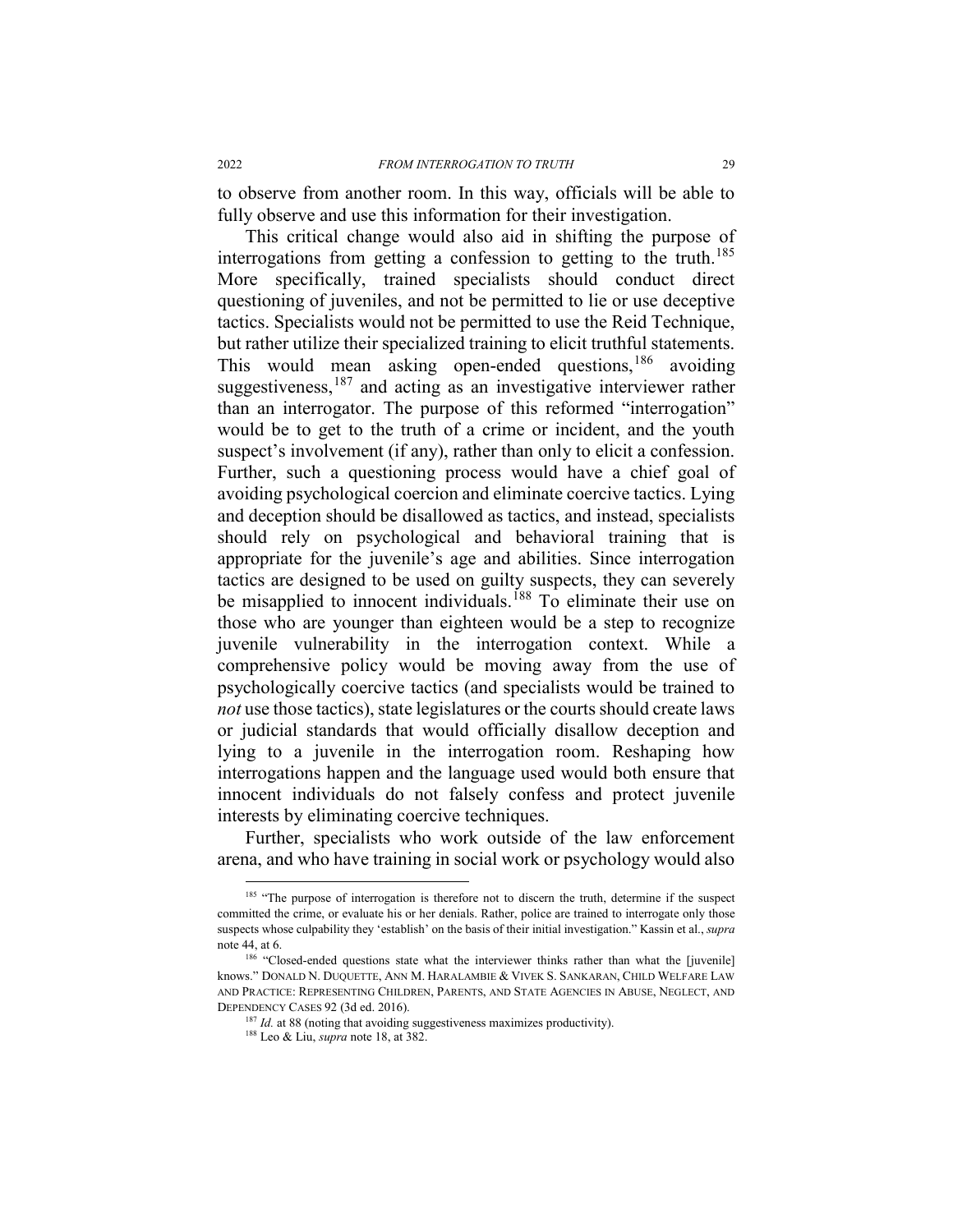be exposed to differences among juveniles and distinct groups. Racial, gender, various age, cognitive, intellectual, and cultural differences which exist among juveniles would be recognized and not misunderstood or work against a juvenile who is suspected of committing a crime. Specialists can consciously engage in a practice that will not exploit those differences and can help to reform juvenile interrogations and even how society thinks about youth and crime. In this way, another element of the criminal justice system can be reimagined, and help mitigate the harmful effects of that system, such as false confessions, wrongful convictions, and disproportionate effects on certain groups.

Even more, an accountability proponent to document the success of the use of specialists will also bring the practice of interrogations out into the open, providing research and data. It will allow for new interrogation, or interviewing, practices to evolve in an informed way over time. This would require that local law enforcement agencies keep a record of how many juvenile interviews or questioning occur every year, and how many result in a confession. While this data should be limited to protect the identity of juveniles, the actual log could track other pertinent information as well. This data should be uploaded to a national database for further research and accountability. Further, all interrogations should be recorded in order to ensure specialist accountability, and those recordings could be used (by protecting the identity of the suspect) to learn and evolve best practices determined by specialists in the field.

Between and among jurisdictions, neutral specialists should be available for various local law enforcement agencies and be called in when law enforcement is preparing to question a juvenile; ideally, these specialists should be notified before the juvenile is brought in by law enforcement, or as soon as possible. Practically, they would be geographically near and available at the time of the interrogation, so as to not unnecessarily delay the process or violate state or constitutional laws and protections. Further, specialists will practice a strict code of professionalism and confidentiality when law enforcement officials share sensitive information about a case, just as social workers, teachers, and other specialists adhere to similar rules of confidentiality; this serves to protect juvenile interests and identities as well as investigations. A national model of confidentiality and professionalism would be easily structured and implemented because of its wide use and common existence. Also, just as the Reid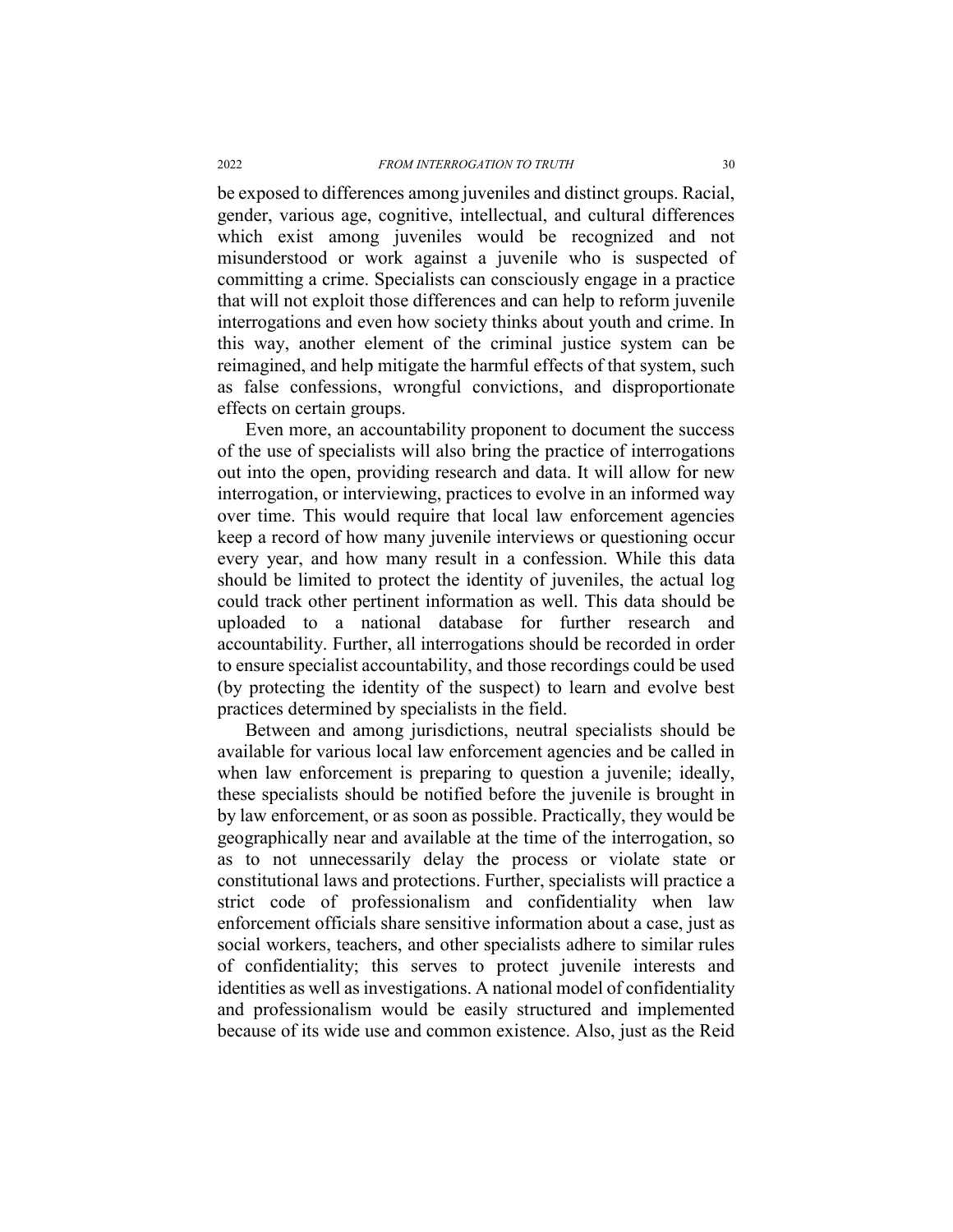Technique provides a guide for law enforcement interrogation practices, a comprehensive policy and rules should be developed, maintained, and amended as needed, which would dictate acceptable practices and interviewing techniques that are rooted in recognizing juvenile vulnerabilities and other, pertinent issues, such as intellectual disabilities, mental illnesses, language barriers, and more. In turn, this policy should be taught in standalone training and classes that are a mandatory prerequisite to any juvenile interrogation; law enforcement officials should also be trained as to their role during this process.

#### **CONCLUSION**

It is crucial to re-conceptualize juvenile interests, legal rights, and vulnerabilities to reform the practice of juvenile custodial interrogations. Policies must be reformed on a national level to recognize juvenile interests and differences due to the pervasiveness of custodial interrogations, how juveniles are treated, how law enforcement comports itself, and the policies that dictate that comportment. This means that law enforcement must not be the sole arbiter of what happens behind the closed doors of an interrogation room. Neutral specialists who are educated, trained, and practiced in eliciting truthful statements from juveniles should be on the frontline.

States and governmental agencies have the power to implement manageable reform within the same goal framework that this Note proposes. As noted above, there should be a national database recording the number of juvenile interrogations, and whether those interrogations resulted in any confession or otherwise signed statement. Law enforcement agencies should be required to upload their agency's statistics, providing reliable data and protecting the identity of the juvenile. This data will help to concretize how many juvenile interrogations occur and will provide more opportunity for research and accountability. Also, state legislatures or courts should begin to carve out a framework for distinct and acceptable law enforcement questioning techniques that officials may use with juveniles and disallow lying and deception for all juveniles.<sup>[189](#page-30-0)</sup>

<span id="page-30-0"></span><sup>&</sup>lt;sup>189</sup> In May 2021, Illinois became the first state to pass a law banning the use of deception during juvenile interrogations. Law enforcement is prohibited from making false promises of leniency and false claims about incriminating evidence. *Historic Deception Bill Passes Illinois Legislature, Banning Police from Lying to Youth During Interrogations*, INNOCENCE PROJECT, (May 30, 2021) https://innocenceproject.org/historic-deception-bill-passes-illinois-legislature-banning-police-fromlying-to-youth-during-interrogations/.